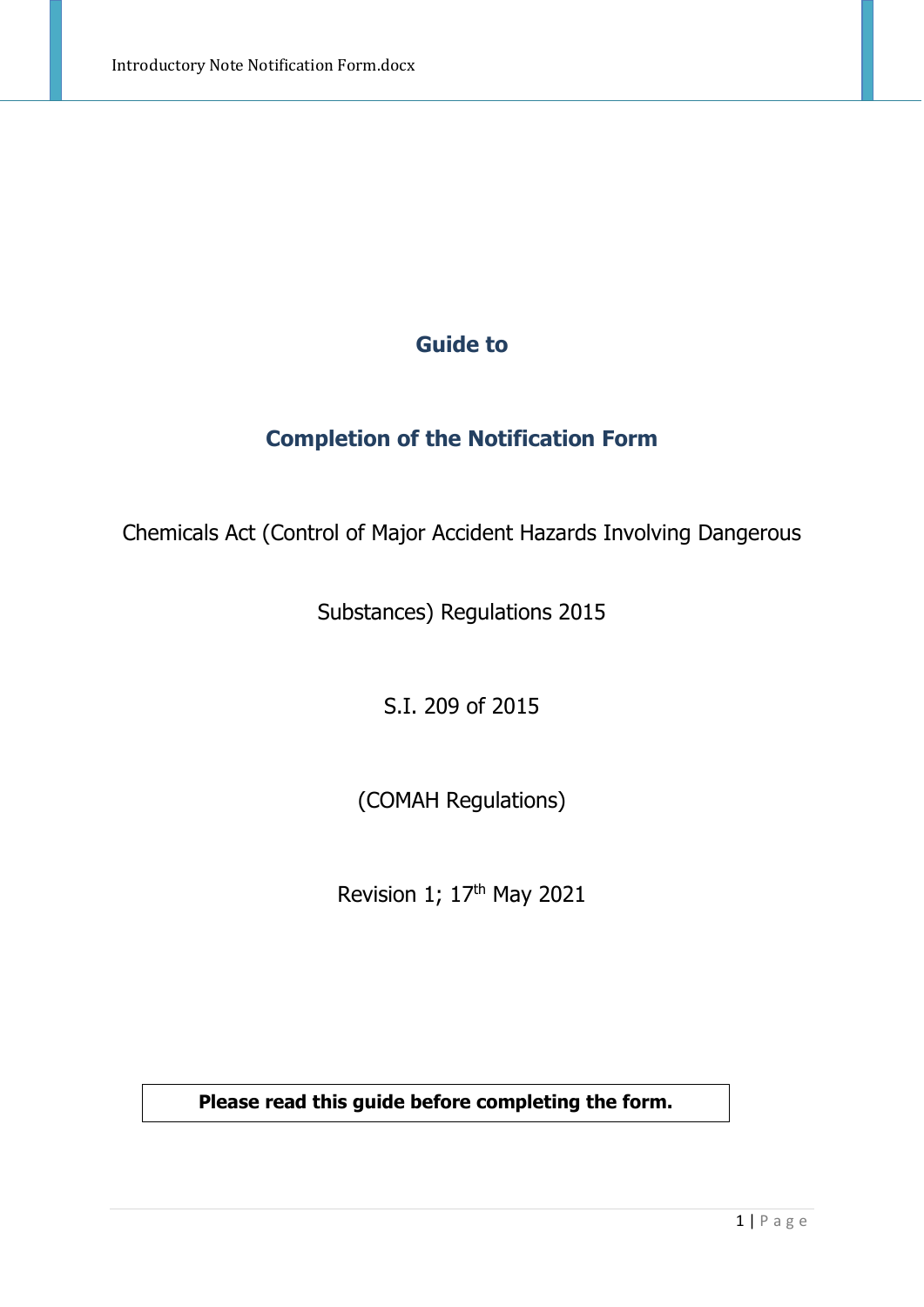### **Table of Contents**

| Industrial Emissions Directive (IED), European Pollutant Release and Transfer Register (E-PRTR) |
|-------------------------------------------------------------------------------------------------|
|                                                                                                 |
|                                                                                                 |
|                                                                                                 |
|                                                                                                 |
|                                                                                                 |
|                                                                                                 |
|                                                                                                 |
|                                                                                                 |
|                                                                                                 |
|                                                                                                 |
|                                                                                                 |
|                                                                                                 |
|                                                                                                 |
|                                                                                                 |
| Appendix 1: Hazard Statements Relevant to Schedule 1 Hazard Categories (Section 1)  25          |
|                                                                                                 |
|                                                                                                 |
|                                                                                                 |
|                                                                                                 |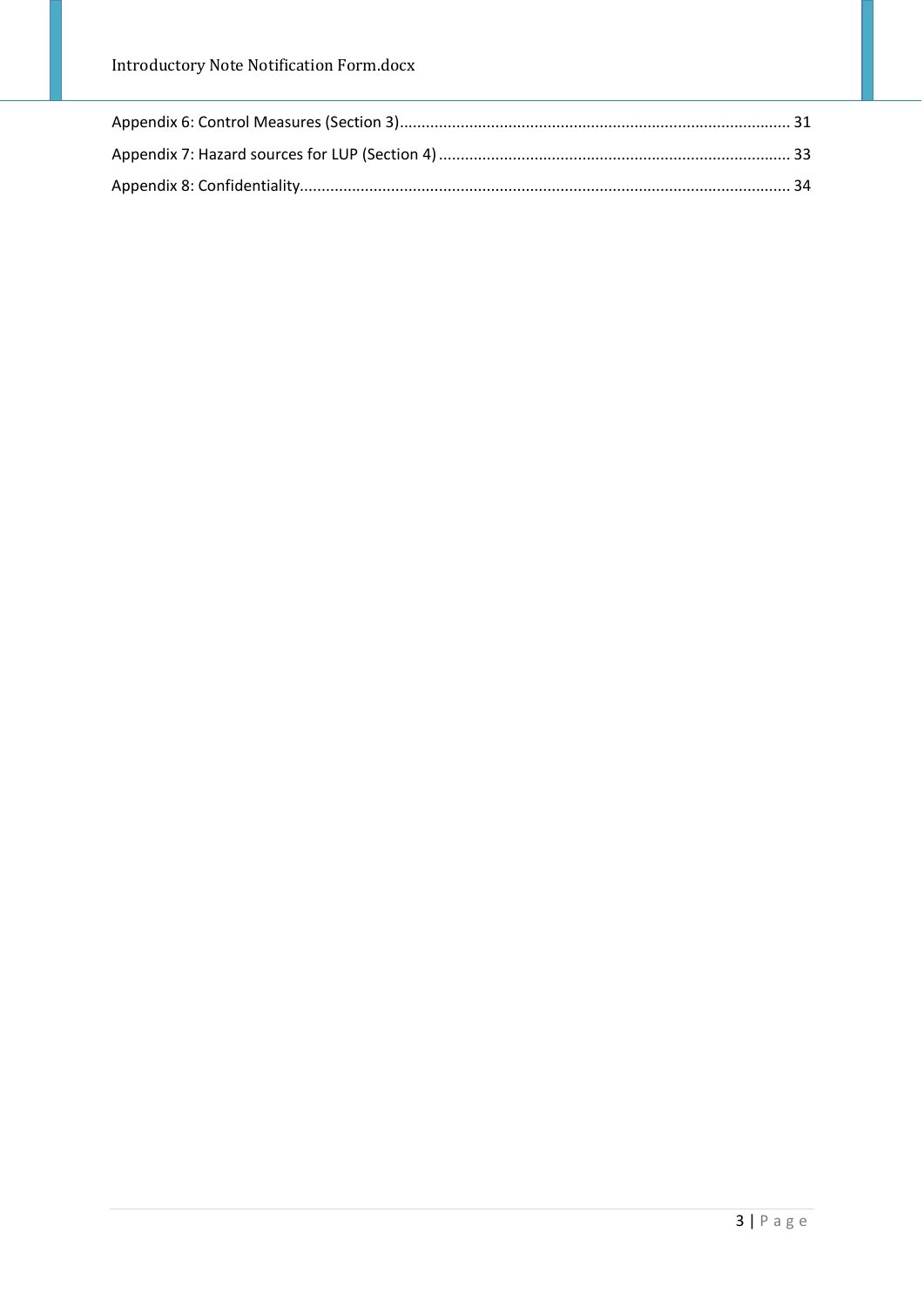## <span id="page-3-0"></span>**Notification under the COMAH Regulations**

The Chemicals Act (Control of Major Accident Hazards Involving Dangerous Substances) Regulations 2015, (S.I. No. 209 of 2015) ('the COMAH Regulations'), implement the Seveso III Directive (2012/18/EU). The purpose of the COMAH Regulations is to lay down rules for the prevention of major accidents involving dangerous substances, and to seek to limit as far as possible the consequences for human health and the environment of such accidents, with the overall objective of providing a high level of protection in a consistent and effective manner.

The COMAH Regulations apply to any establishment where dangerous substances are present in quantities that exceed specified thresholds. The dangerous substances and threshold quantities are specified in Schedule 1 of the Regulations.

Under the COMAH Regulations, operators are required to submit certain information to the Central Competent Authority ('CCA'). This information includes notification details, information for the development of technical land-use planning advice by the CCA and information that will be made permanently available to the public by the CCA.

The COMAH Regulations state that the CCA will specify the manner in which the information should be submitted. The Health and Safety Authority (HSA), as the CCA under the COMAH Regulations, has designed a Notification Form as a Microsoft® Excel® 2010 ('Excel') spreadsheet. This form **must** be electronically completed by operators when submitting the information to us. (Please note that versions of Excel prior to and including 2007 will not support the entry of all the data into the spreadsheet and are therefore unsuitable).

The notification form is to be used for:

- − first time notifications under the COMAH Regulations;
- − pre-construction or pre-operation notifications;
- − 5-year updates;
- − increases or decreases in the quantity or change in the nature or physical form of the dangerous substances present, from that provided in the original notification under the COMAH Regulations, or a change in the processes using those dangerous substances, which could have significant consequences for major accident hazards;
- − modification of an establishment or an installation which could have significant consequences for major accident hazards;
- − the permanent closure of the establishment or its decommissioning;
- − changes to the name and/or trade name of the operator and the full address of the establishment or the registered place of business, or of the name or position of the person in charge.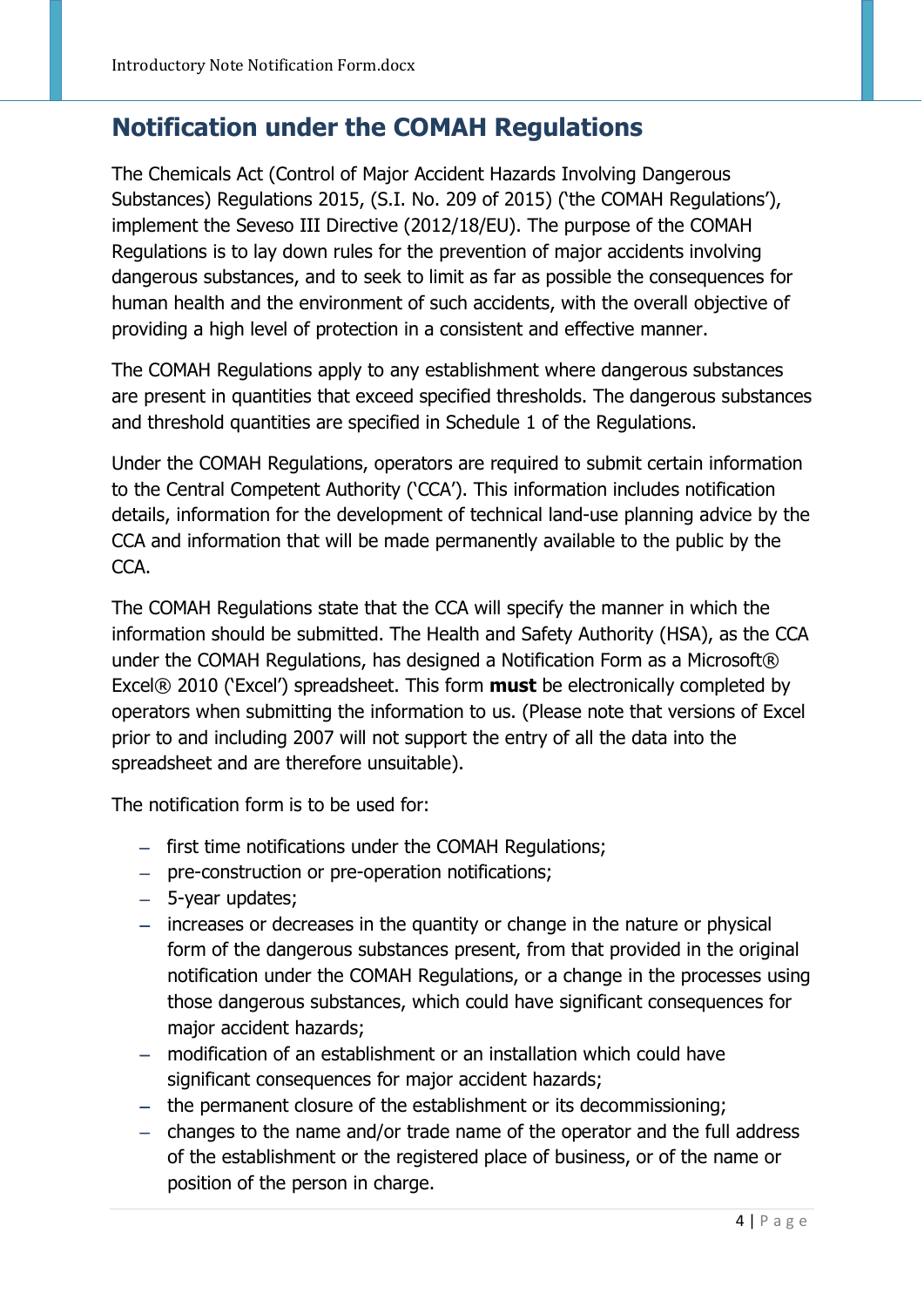The full text of the COMAH Regulations<sup>[1](#page-4-1)</sup> and the *Guide to the Regulations*<sup>[2](#page-4-2)</sup> are available on the COMAH section of the HSA website.

## <span id="page-4-0"></span>**Purpose of this guide**

The purpose of this guide is to assist the operators of COMAH establishments to complete the notification form.

The form contains four sheets:

- − Data Entry sheet
- − Additional Inventory sheet
- − Confidentiality sheet
- − Additional Section 3 Information sheet.

The Data Entry sheet should be completed first: it will collect all the required data.

It is divided into four sections:

.

- − **Section 1** seeks general information for all establishments as specified by Regulation 8.
- − **Section 2** relates to the public information required by Part 1 of Schedule 5. Applies to all establishments.
- − **Section 3** seeks the information which is required by Part 2 of Schedule 5. Applies to upper-tier establishments only.
- − **Section 4** collects the initial information for the provision of technical landuse planning advice as required by Regulation 24(11). Applies to all establishments.

Increasing the magnification on the spreadsheet (up to 130-140%) will improve the legibility of the form.

**Please read this guide before attempting to complete the form**. If you have any queries about the form, please contact your site inspector.

<span id="page-4-2"></span><span id="page-4-1"></span><sup>&</sup>lt;sup>1</sup>http://www.hsa.ie/eng/Your\_Industry/Chemicals/COMAH/SI\_209\_of\_2015.pdf. <sup>2</sup>http://www.hsa.ie/eng/Your\_Industry/Chemicals/COMAH/A\_Guide\_to\_COMAH\_SI\_No\_209\_of\_2015. [pdf.](http://www.hsa.ie/eng/Your_Industry/Chemicals/COMAH/A_Guide_to_COMAH_SI_No_209_of_2015.pdf)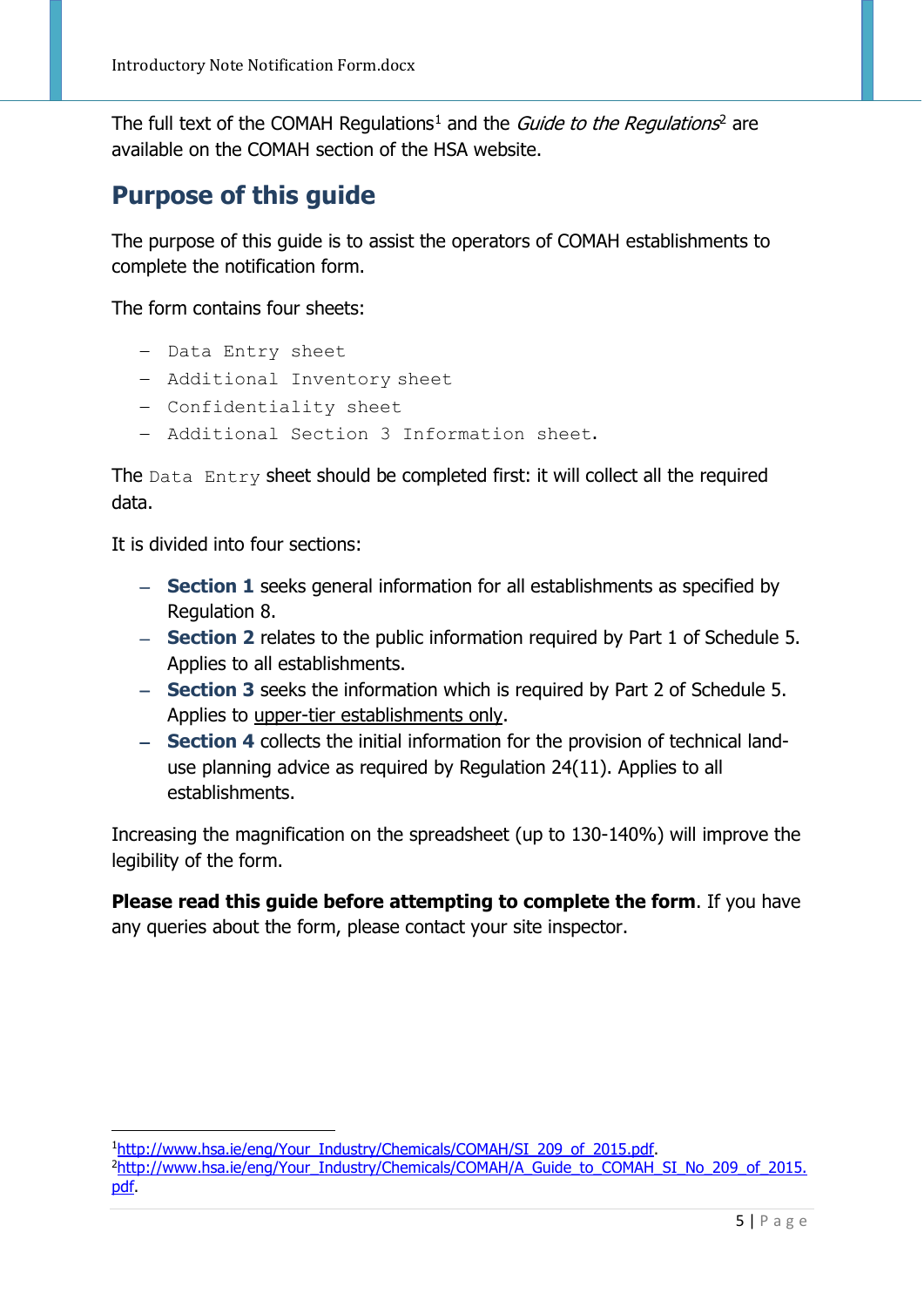## <span id="page-5-0"></span>**How to Complete the Form**

### <span id="page-5-1"></span>**Section 1 – General Information**

#### <span id="page-5-2"></span>**Operator Details**

Section 1 seeks specific details about the operator.

There are four columns in this table:

- − *Data Type*
- − *Web*

.

- − *Required Information*
- − *Supplied Information*.

The *Data Type* column provides the source of the legal requirement from the COMAH Regulations, while the *Required Information* column sets out in more detail what is required in each data field.

The *Web* column indicates the information in this section that will be required for the public information webpage.[3](#page-5-3)

The *Supplied Information* column is to be used for entering your data. The majority of fields in this part of the form are free text cells, and prompts on what should be entered in each cell will become visible when you click on the cell.

For example, in the cell adjacent to *Registered Name*, the name of the operator as registered with the Companies Registration Office [\(www.cro.ie\)](http://www.cro.ie/) should be entered in the free text cell under *Supplied Information*.

| <b>General Information</b>                                        |                        |                                        |  |  |
|-------------------------------------------------------------------|------------------------|----------------------------------------|--|--|
| <b>Supplied Information</b><br><b>Required Information</b><br>Web |                        |                                        |  |  |
| $\checkmark$                                                      | <b>Registered Name</b> | <b>ABC Company</b>                     |  |  |
| $\checkmark$                                                      | <b>Trade Name</b>      | <b>Registered Name</b>                 |  |  |
| $\checkmark$                                                      | <b>Address 1</b>       | The name of the<br>company as notified |  |  |
| $\checkmark$                                                      | <b>Address 2</b>       | to the Companies                       |  |  |
| $\checkmark$                                                      | <b>Address 3</b>       | Registration Office                    |  |  |
| $\checkmark$                                                      | <b>Address 4</b>       |                                        |  |  |
|                                                                   | Conception             | . Calculate                            |  |  |

*Figure 1. The prompt in the 'Supplied Information' cell for 'Registered Name'*

Under *Trade Name*, you should enter the name you trade under (the name on the sign over the door or at the entrance to the establishment) in the free text cell.

<span id="page-5-3"></span><sup>&</sup>lt;sup>3</sup> The CCA will host the Schedule 5 information on the COMAH section of the HSA website.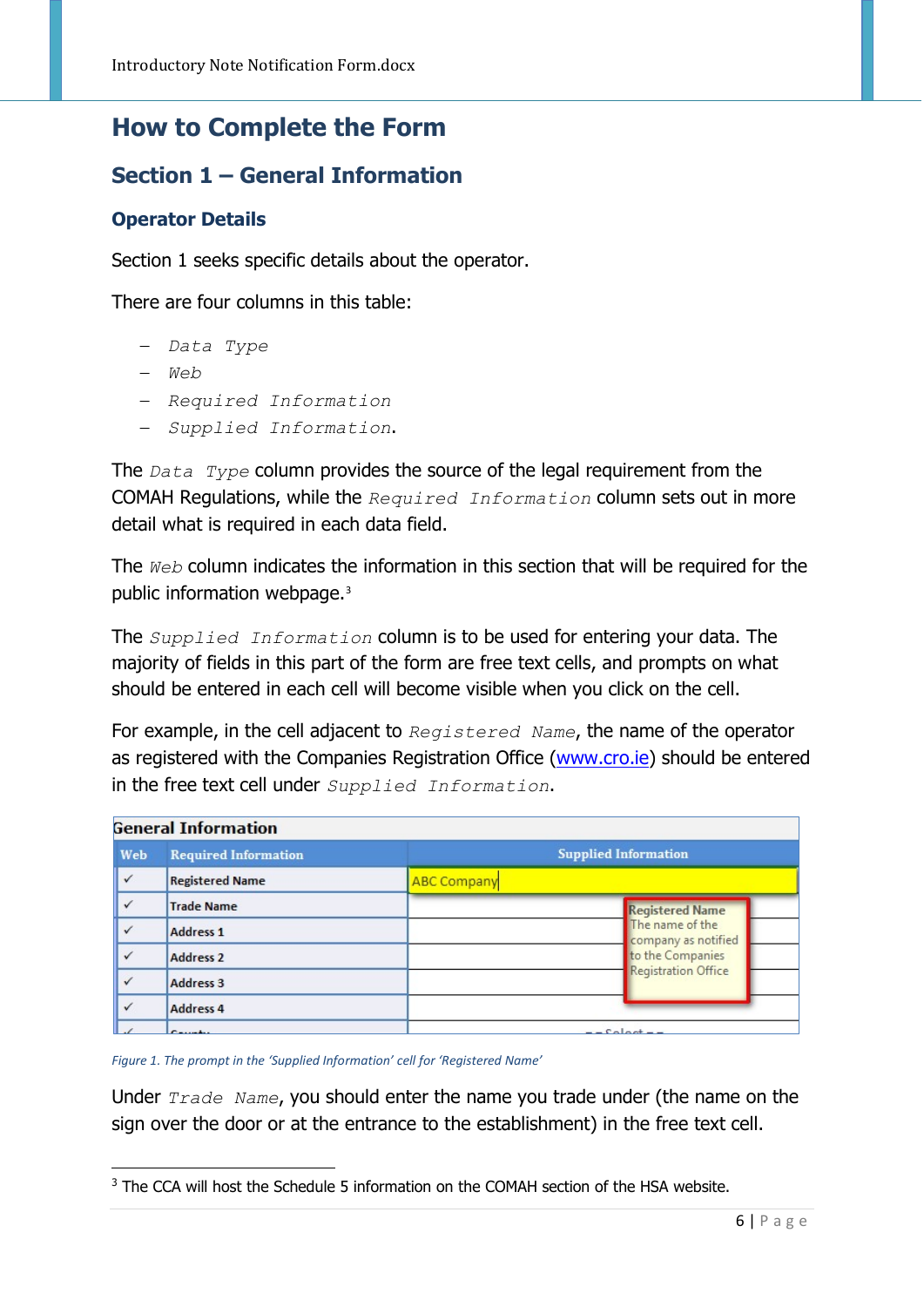Enter the address details for the establishment in the next group of cells including the *Eircode* and *Website* address (if you have one). Select *County* from the drop-down list (County Not Selected is the default entry) and the cell colour will change to white.

#### **Generally in the spreadsheet, selection of an appropriate entry from a cell drop-down list will change the cell colour from pink to white.**

*Latitude* and *Longitude* refer to the geographic coordinates of the centre of the establishment to six places of decimal degrees (these can be easily obtained from Google Earth, Google Maps, Bing Maps, Openstreetmaps or similar programmes). The decimal digits for both the latitude and the longitude must be selected from the drop-down lists provided. The first digits under latitude and longitude default to  $51^{\circ}$ and  $-\theta\theta^{\circ}$  respectively and should be changed as necessary for your site.

Next, enter the address of the *Registered Place of Business* including the *Eircode* (if different to the *Establishment Address*) in the free text cells. Select *County* from the drop down list (*County Not Selected* is the default entry). *Outside Ireland* is included in the drop down list if this applies.

Input the *Name* and *Position of the Person in Charge of the Establishment* in the free text cells.

Under *Contact Name*, enter the name of the management person working in the establishment to whom routine correspondence should be directed and their *Contact Email* in the free text cells.

Enter the current date in the *Date of Notification Submission* , the final free text cell of this block.

#### <span id="page-6-0"></span>**Dangerous Substances**

.

This part of Section 1 relates to the dangerous substances which are present in the establishment at quantities greater than 2%<sup>[4](#page-6-1)</sup> of the lower-tier threshold.

Note: the lower-tier threshold should also be used by upper-tier sites when calculating the 2% threshold.

Recall that a **dangerous substance** is a substance or mixture covered by Part 1 of Schedule 1 or listed in Part 2 of Schedule 1 and includes raw materials, products, byproducts, residues or intermediates. Starting with the highest threshold substance, enter the *Name of the Dangerous Substance* and the *Quantity (tonne)*

<span id="page-6-1"></span><sup>4</sup> Quantities less than this should be included if their location in the establishment means they can act as an initiator of a major accident elsewhere in the establishment.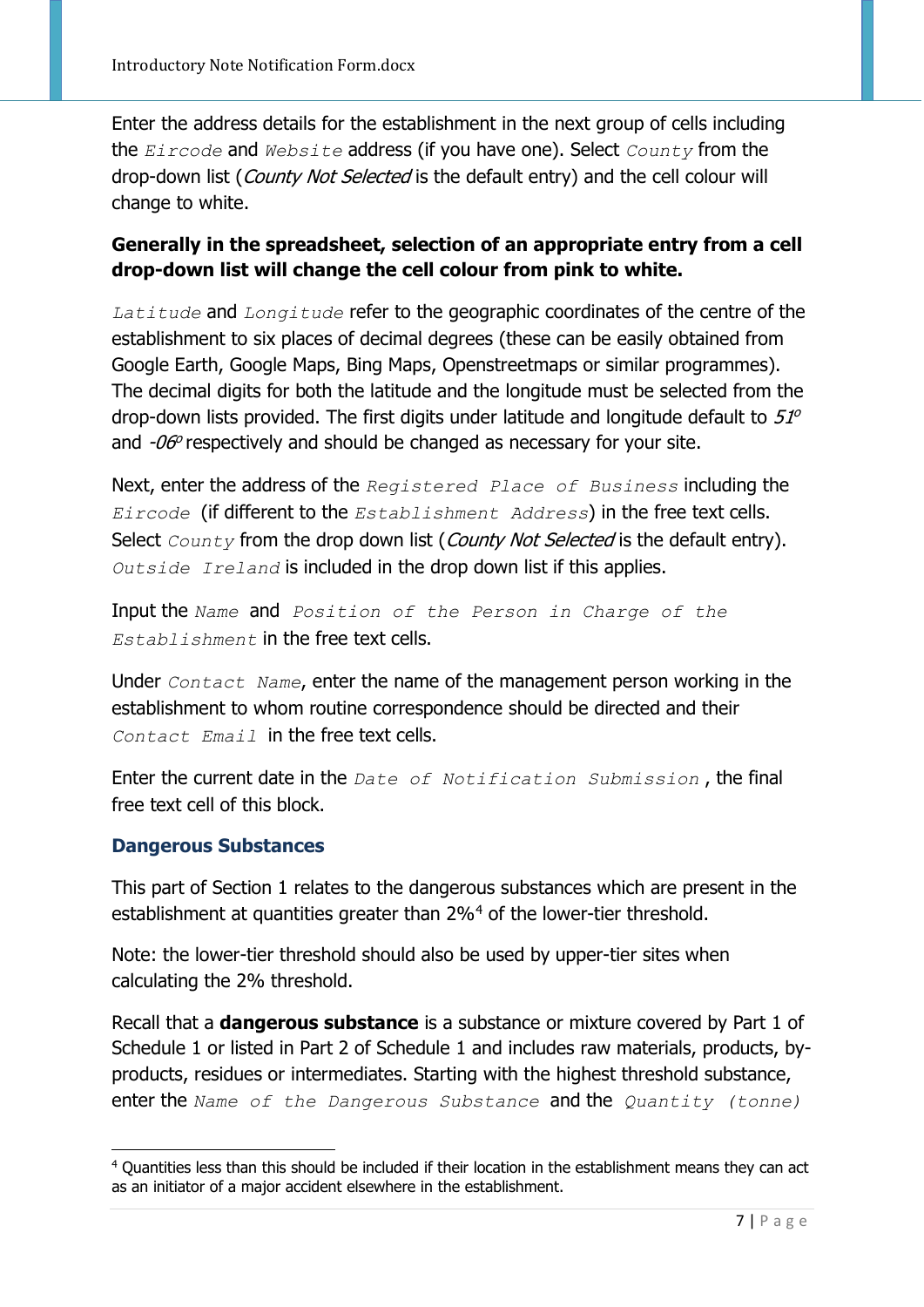in the free text cells. It is strongly recommended that you begin by entering the names and quantities of all dangerous substances and only when you are satisfied that they are entered in the correct order should you proceed with entering the remaining details.

The *Substance Form* should be selected from one of three options in the drop down list (Form Not Selected is the default entry).

**Note: all the information on dangerous substances required by Regulation 8(1), including the name, must be provided in this part of the form. If you consider any of this information to be confidential, it should be recorded in the** Confidentiality **sheet of the form, as described later in this guide in the section 'Information to the Public and Confidentiality' (see page 21).** 

Under *Hazard Categories of the Dangerous Substance*, you can select up to three hazard categories (as listed in Part 1 of Schedule 1) for each dangerous substance from the drop-down list. Select the corresponding hazard statement for each hazard category from the drop down list under *Dangerous Characteristics*. (See Appendix 1 for list of hazard statements relevant to Schedule 1 hazard categories).

When you select a hazard category, only the COMAH-relevant hazard statement(s) that apply to this category will be available to select under *Dangerous Characteristics* (see figure 2 below). For example, if you select the hazard category *Env.E1*, you will only be able to choose hazard statements *H400* or H410. You will not be able to select other hazard statements such as H411, H412 or  $H413$  that apply to the aquatic environment but do not apply to  $Env.E1$ . There is also an option of selecting *Other* if neither of these hazard statements apply  $$ although if neither of these hazard statements apply it does not belong to category E1! (The option to select Other is available for each hazard category).



*Figure 2. Only H-statements relevant to the hazard category are available under 'Dangerous Characteristics'*

If you wish to select more than one hazard statement for the same hazard category, you should select the hazard category on multiple rows (see figure 3 below). For example, if the dangerous substance comes under the hazard category *Env.1* and both the hazard statements H400 and H410 apply, then select Env.1 on the first row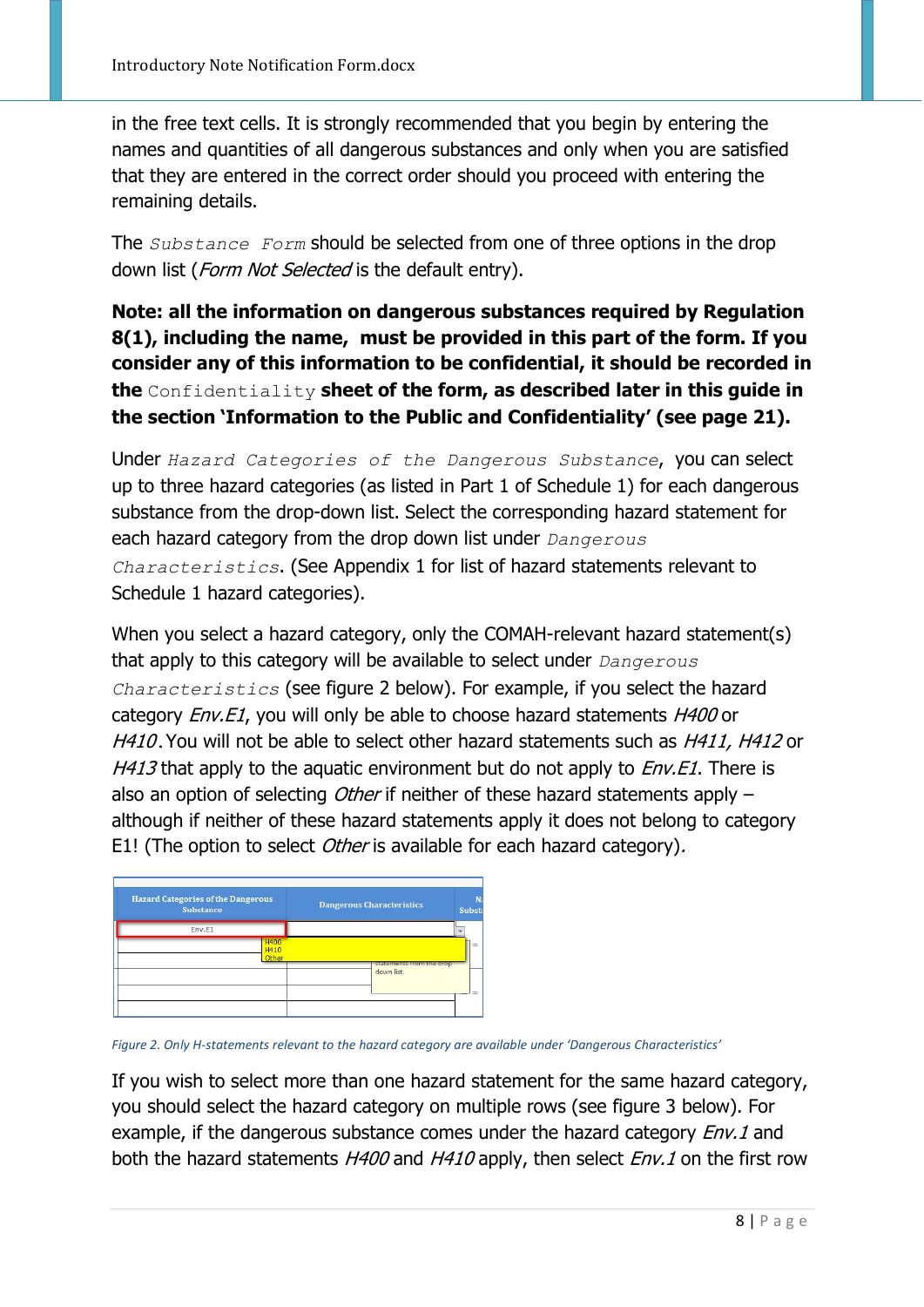and  $H400$  in the corresponding cell. Select  $Env.1$  again on the second row and  $H410$ in the corresponding cell. If necessary, continue down the table:

| <b>Hazard Categories of the Dangerous</b><br><b>Substance</b> | <b>Dangerous Characteristics</b>                                                                         | Sub |
|---------------------------------------------------------------|----------------------------------------------------------------------------------------------------------|-----|
| Env.E1                                                        | <b>H400</b>                                                                                              |     |
| Env.F1                                                        | H410                                                                                                     |     |
| Health.H1                                                     | <b>H300</b>                                                                                              |     |
| Physical.P5c                                                  | H <sub>225</sub>                                                                                         |     |
|                                                               | <b>Dangerous Characteristics</b><br>Select the relevant hazard<br>statements from the drop<br>down list. |     |

*Figure 3. Entering multiple hazard categories/dangerous characteristics*

Caution: if you select a hazard category and corresponding hazard statement, but subsequently change the hazard category, the hazard statement which you selected initially **will not** change automatically to correspond with the new hazard category. Instead, you will have to re-select the correct hazard statement under *Dangerous Characteristics*.

If the dangerous substance is also a named substance (that is, if it is included in Part 2 of Schedule 1), select Yes from the drop down list under *Named Substance*, otherwise, select No. Response Not Selected is the default entry for this cell and the cell colour will change to white when either Yes or No is selected.

Note: if you select Yes under *Named Substance* and the substance has a COMAHrelevant hazard statement which has not already been selected under *Dangerous Characteristics*, you can select additional hazard statements (up to three) from the drop-down list in the *NS H-statement* column (see figure 4 below). This does not apply if the dangerous substance is not a named substance.



*Figure 4. Adding additional H-Statement for a named substance (optional)*

If the dangerous substance **is not** a named substance and No has been selected under *Named Substance*, the cell in the column under *Sch 1 Part?* will default to Part 1.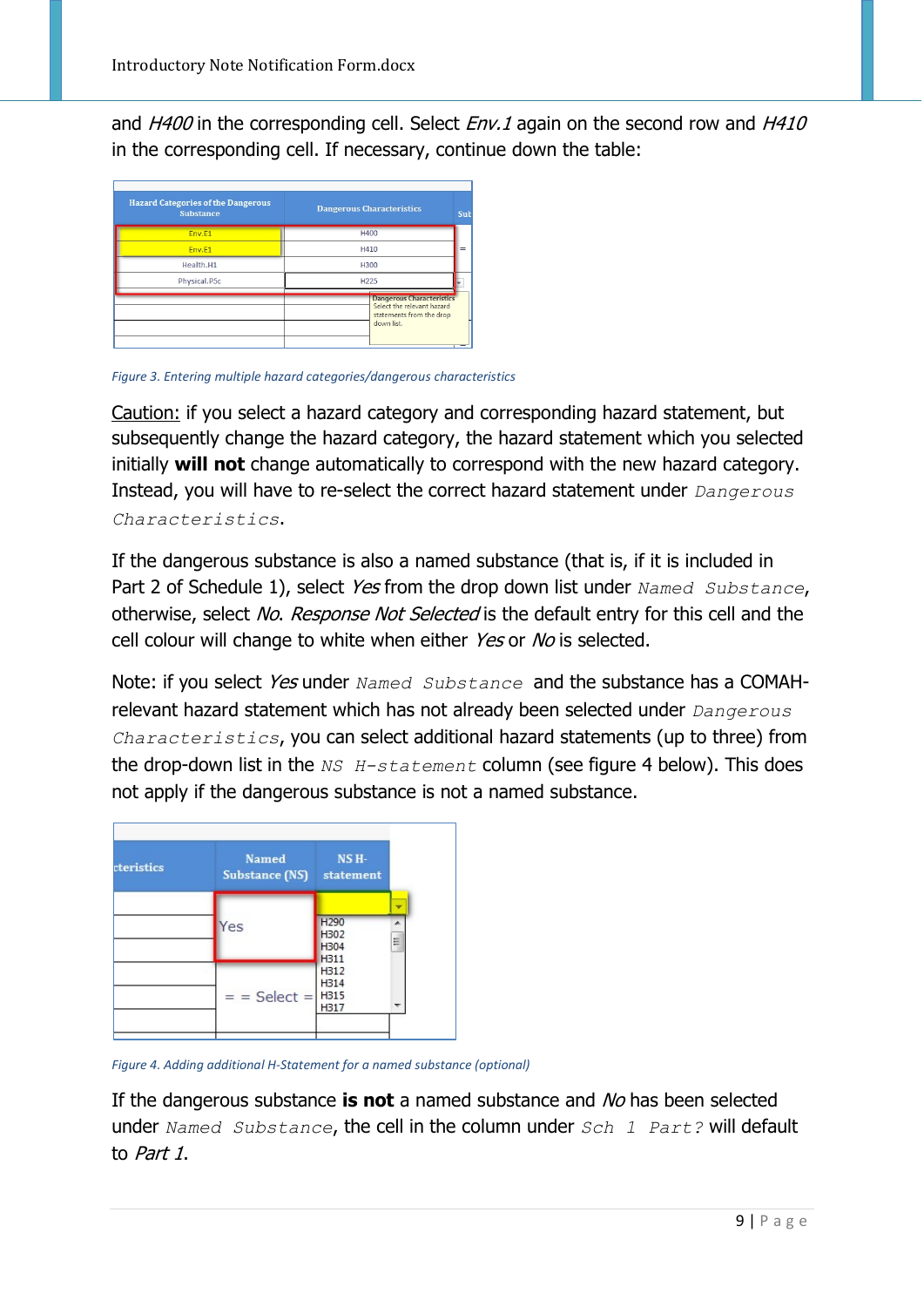In the final column you can enter the CAS Number in the *CAS #* column:

| <b>Named</b>          | NS <sub>H</sub> - | Sch.1 | CAS# |
|-----------------------|-------------------|-------|------|
| <b>Substance (NS)</b> | statement         | Part? |      |
| J٥                    | ÷                 | Part1 |      |

*Figure 5: Entering the CAS Number*

Now that you have completed the details for the first dangerous substance you can continue to enter details for up to 10 dangerous substances in the same way.

If you have more than 10 dangerous substances of greater than 2% of the lowertier threshold, click on the link I want to add additional inventory.

This will bring you to the Additional Inventory sheet where you can enter the name and relevant details of up to an additional 50 dangerous substances.

When you have finished entering the additional inventory details, click on the link Back to the Data Entry sheet which will bring you back to the Data Entry sheet.

#### <span id="page-9-0"></span>**Activity**

For the *Activity or Proposed Activity*, select the activity from the dropdown list that best describes what your establishment does (the list of activities which has been taken from  $eSPIRS<sup>5</sup>$  $eSPIRS<sup>5</sup>$  $eSPIRS<sup>5</sup>$  is shown in Appendix 2). Type Not Selected is the default entry.

If you select *Other activity (not otherwise specified in the list)*, a prompt *Describe* the nature of your activity will appear and you should enter the relevant details in the adjacent free text cell. Similarly, if you select Not known/not applicable you will be prompted to *Provide further details* in the indicated free text cell.

#### <span id="page-9-1"></span>**Tier**

Under *Tier of Establishment*, select Lower-tier or Upper-tier.

Lower-tier should be selected from the drop down list if the dangerous substances in your establishment are present in quantities equal to or in excess of the quantities listed in Column 2 of Part 1 or in Column 2 of Part 2 of Schedule 1, but less than the quantities listed in Column 3 of Part 1 or in Column 3 of Part 2 of Schedule 1, where applicable using the summation rule laid down in note 4 to Schedule 1.

<span id="page-9-2"></span><sup>-&</sup>lt;br>5 <sup>5</sup> Seveso Plant Information Reporting System. Further information on SPIRS is available at: <https://minerva.jrc.ec.europa.eu/en/espirs/content>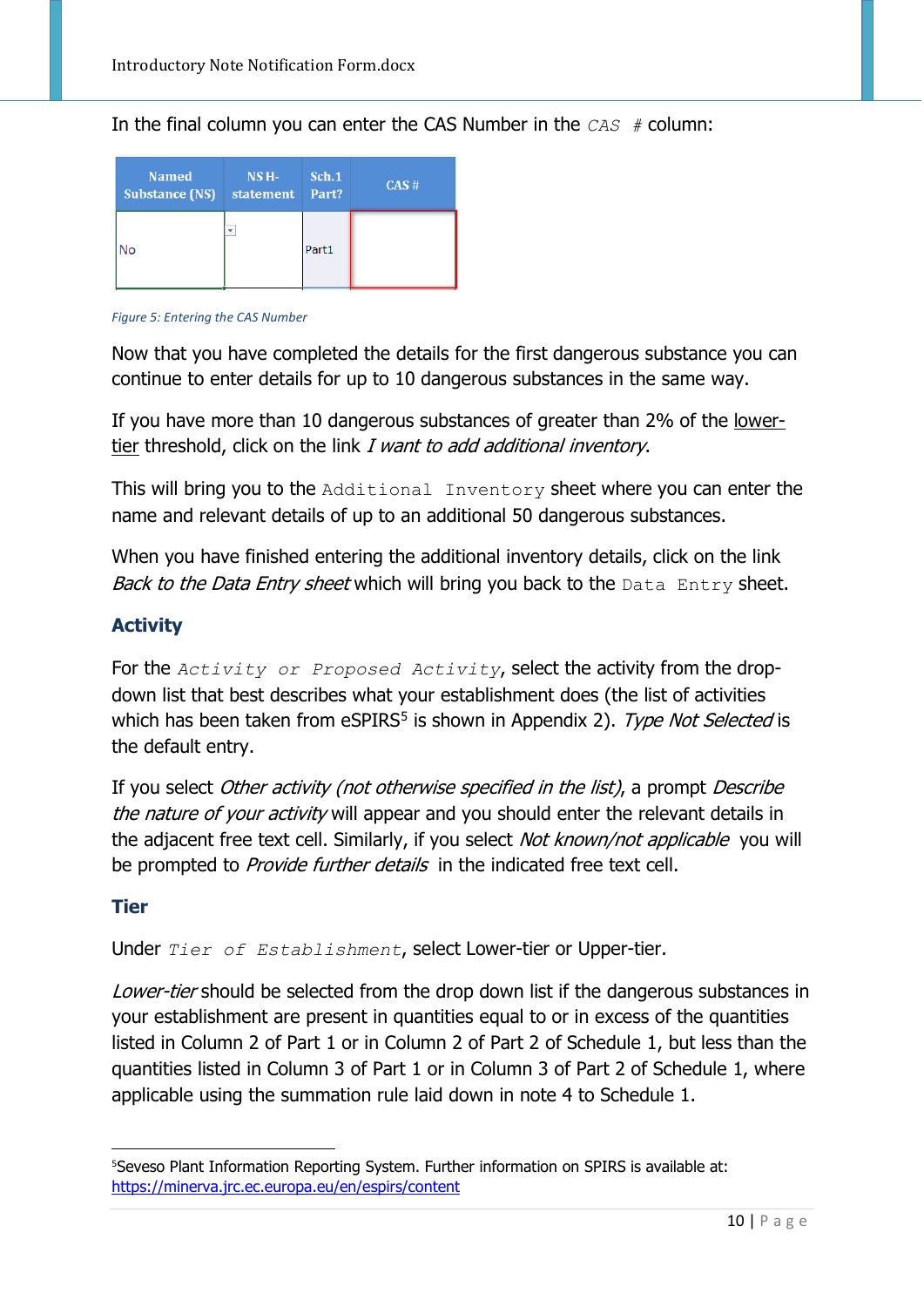Upper-tier should be selected from the drop down list if the dangerous substances in your establishment are present in quantities equal to or in excess of the quantities listed in Column 3 of Part 1 or in Column 3 of Part 2 of Schedule 1, where applicable using the summation rule laid down in note 4 to Schedule 1.

Tier Not Selected is the default entry.

#### <span id="page-10-0"></span>**Immediate Environment of the Establishment**

This part of the form relates to the immediate environment of the establishment and the factors likely to cause or aggravate the consequences of a major accident.

The *Required Information* column is divided into three elements:

- − *Details of nearest neighbouring COMAH establishment(s) with the potential for domino effects* – enter the name(s) of neighbouring establishment(s) (if any), the distance(s) from your establishment and the hazards (if any) they present to you in the free text cell.
- − *Details of neighbouring site(s) (if any) which are outside the scope of the Regulations and which could be the source, or increase the risk or consequence, of a major accident* – enter the name(s) of such site(s) (if any), the distance(s) from your establishment and the hazard(s) (if any) they present to you in the free text cell.
- − *Area(s) or development(s) (if any) that could be the source of, or increase the risk or consequence of, a major accident at your establishment* should be entered in the free text cell provided. Examples of what could be included are visible in the cell prompt (when you click on the free text cell).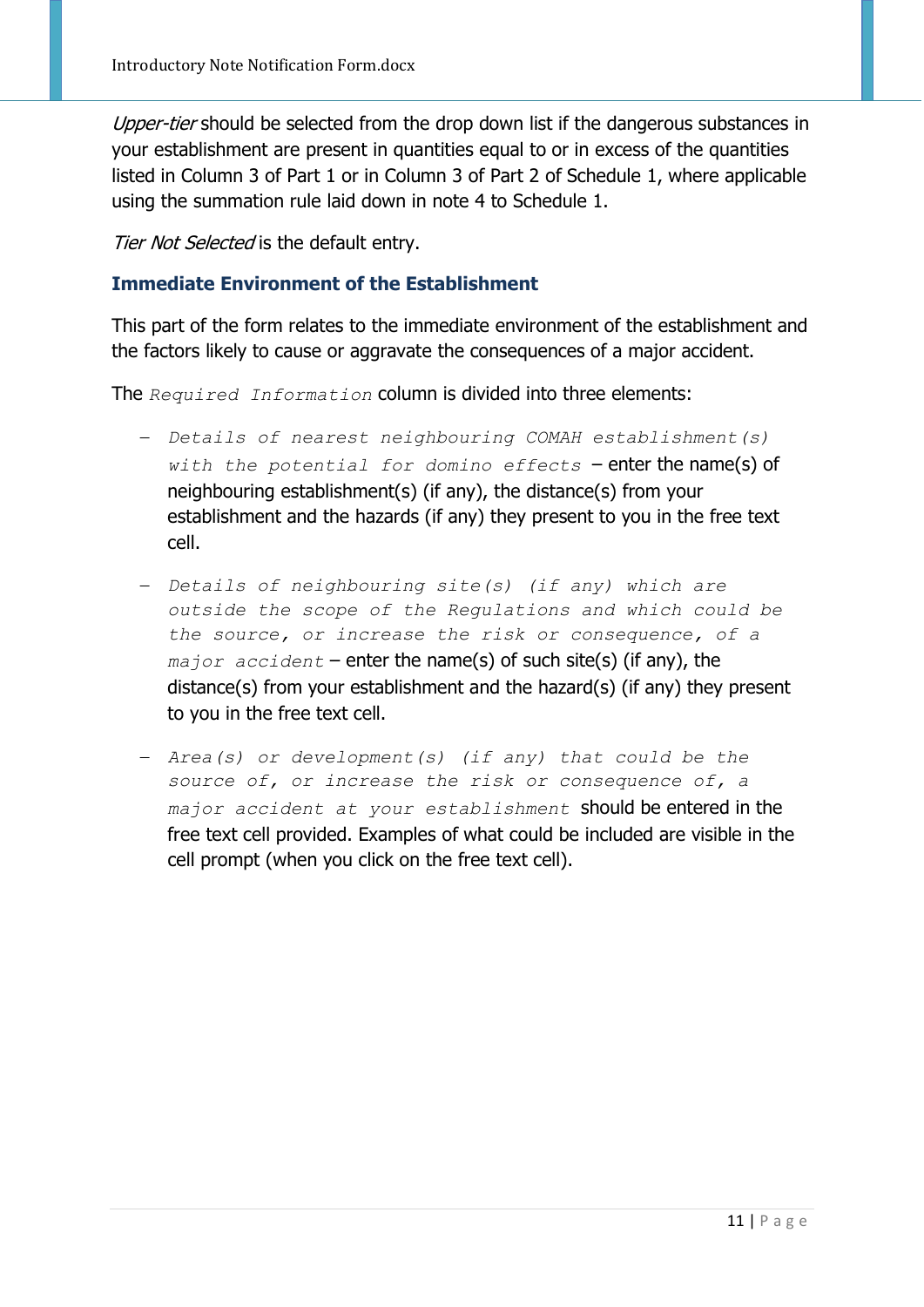#### <span id="page-11-0"></span>**Maps**

Two scaled maps must be included in this part of the form.

- − A scaled (not less detailed than 1:2,500) **site 'map'** showing the general locations of the dangerous substances at your establishment (as listed in the Data Entry and Additional Inventory sheets).
- − A scaled (not less detailed than 1:10,000) **area 'map'** that clearly shows the establishment boundary, neighbouring COMAH establishment(s) and site(s) that fall outside of the Regulations (as listed in the  $Data$   $Entropy$  sheet), external sources of major accidents and the location of the significant human and environmental receptors.

#### **Note: both maps must display a scale bar and a direction indicator**.

The files containing the maps should be embedded in the notification form as an image file or a scanned map (for example, pdf, jpeg, tiff or similar file type) or as a shapefile, KML file or similar file.

#### <span id="page-11-1"></span>**Procedure for embedding the maps into the form**

(A short video to guide you through embedding a file is available at this [link\)](https://www.hsa.ie/!2D9NO7)

1. In the appropriate cell, click on 'Insert' (on the toolbar at the top of the page) and then click on 'Object' (in the group labelled 'Text' on the tool bar at the top of the page).



#### *Figure 6. Embedding a map -1 – Under 'Insert', in the Text group, select 'Object'…*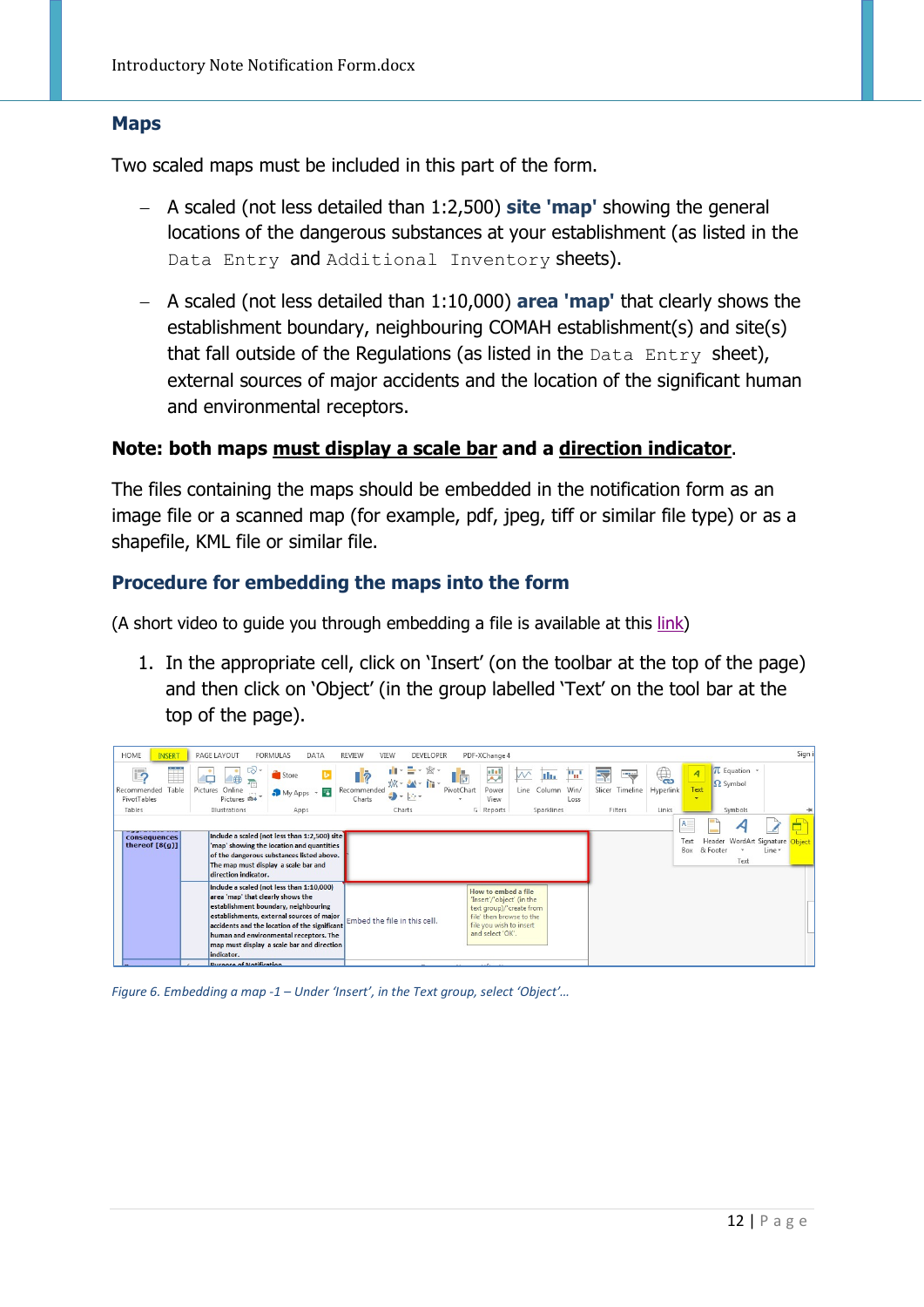The following window box will appear on your screen:



*Figure 7. Embedding a map – 2: 'Create from file', browse to file location, tick 'Display as icon', 'OK'.*

2. Click on the tab 'Create from File', then click on the 'Browse' button to the file you wish to insert, tick the box 'Display as icon' and then click 'Ok'.

(A short video to guide you through embedding a file is available at this link.)

#### <span id="page-12-0"></span>**Purpose of the notification**

Select the *Purpose of the Notification* from the drop down list. *Response* Not Selected is the default entry.

For some responses (inventory increase (significant), classification change to a dangerous substance, significant modification to establishment),you will be prompted to provide further details.

#### <span id="page-12-1"></span>**Industrial Emissions Directive (IED), European Pollutant Release and Transfer Register (E-PRTR)**

These two questions at the end of Section 1 refer to the application of the Industrial Emissions Directive (IED[\)6](#page-12-2) and the European Pollutant Release and Transfer Register (E-PRTR)<sup> $7$ </sup> to your establishment. They have been included to assist the CCA in meeting its eSPIRS reporting requirement.

Both questions default to Response Not Selected and the colour of the cells will change to white when Yes or No is selected from the drop-down lists.

```
http://ec.europa.eu/environment/industry/stationary/ied/legislation.htm.
```
<span id="page-12-2"></span><sup>-&</sup>lt;br>6 Establishment covered by Directive 2010/75/EU of the European Parliament and of the Council. Further details are available at:

<span id="page-12-3"></span><sup>7</sup> Establishment covered by Regulation (EC) No 166/2006 of the European Parliament and of the Council. Further details are available at: [http://prtr.ec.europa.eu/Home.aspx.](http://prtr.ec.europa.eu/Home.aspx)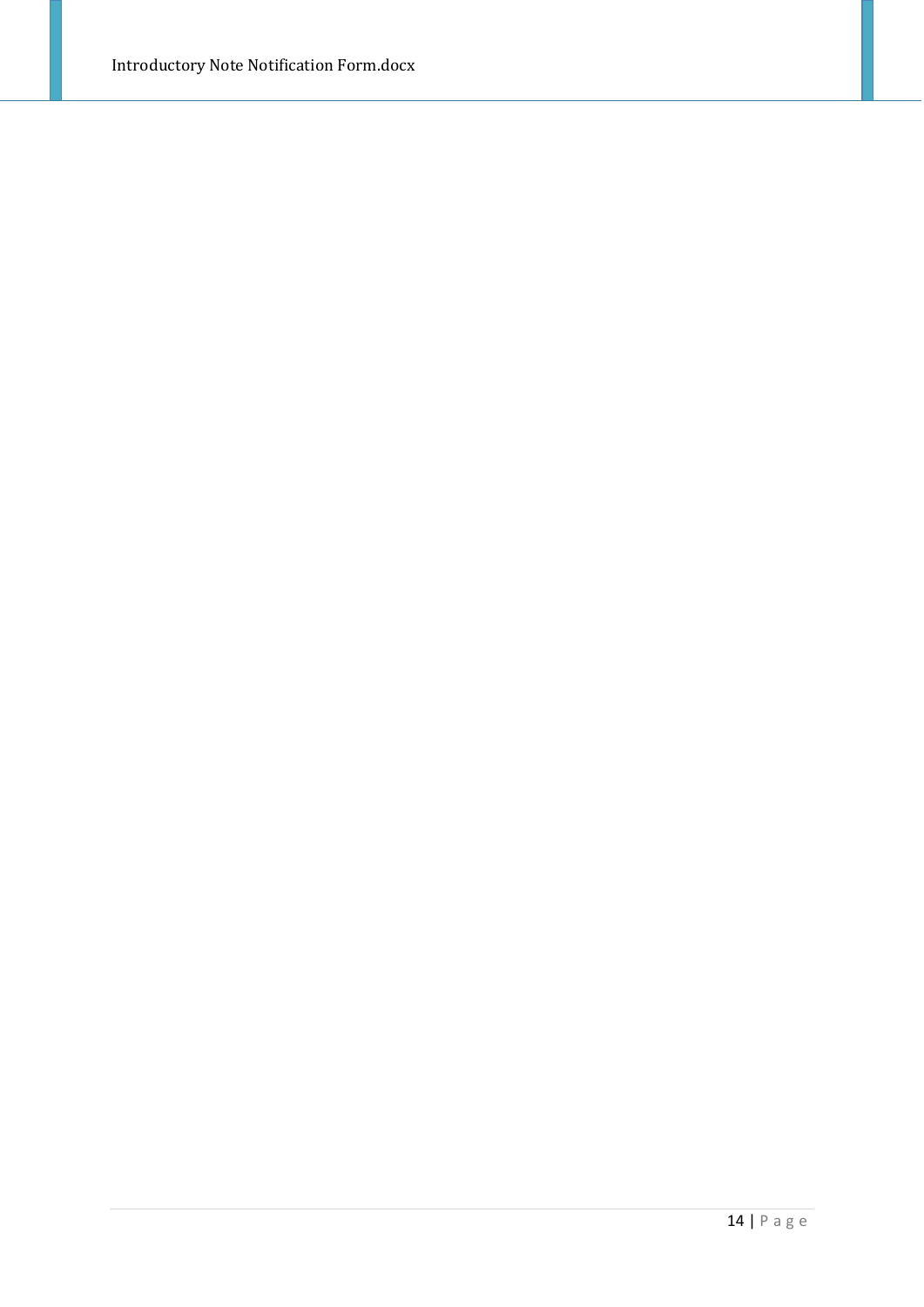### <span id="page-14-0"></span>**Section 2 – Information to the Public**

Section 2 contains information which **all establishments** are required to provide to the public under Part 1 of Schedule 5. It is in two parts:

- − *How the public will be warned*
- − *Further Information*.

|                                                           | <b>Required Information</b>                                                  | <b>Supplied Information</b>     |
|-----------------------------------------------------------|------------------------------------------------------------------------------|---------------------------------|
|                                                           | General information about how the public will be<br>warned, if necessary;    | $=$ = Response Not Selected = = |
| Para (5) of<br>Schedule 5                                 |                                                                              |                                 |
| Part 1 - How<br><b>Public will be</b><br>warned           | adequate information about the behaviour in the<br>event of a major accident | $=$ = Response Not Selected = = |
|                                                           |                                                                              |                                 |
|                                                           | or where that information can be accessed<br>electronically                  |                                 |
| Para (5) of<br>Schedule 5<br>Part $1 -$<br><b>Further</b> | Any additional information the operator would like<br>to include:            |                                 |
| <b>Information</b>                                        |                                                                              |                                 |

*Figure 8: Structure of Section 2 of the form*

#### <span id="page-14-1"></span>**How the public will be warned**

#### General information

Select the measure that best describes the arrangements at your establishment from the drop down list. Response Not Selected is the default entry.

If Other is selected from the drop down list, a prompt Describe the arrangements you have will appear and you should enter the relevant details in the adjacent free text cell.

#### Behaviour in the event of a major accident

Select the measure that best describes the arrangements at your establishment from the drop down list. Response Not Selected is the default entry.

If Other is selected from the drop down list, a prompt Describe the arrangements you have will appear and you should enter the relevant details in the adjacent free text cell.

Alternatively, enter the full web address where the information can be accessed electronically in the free text cell.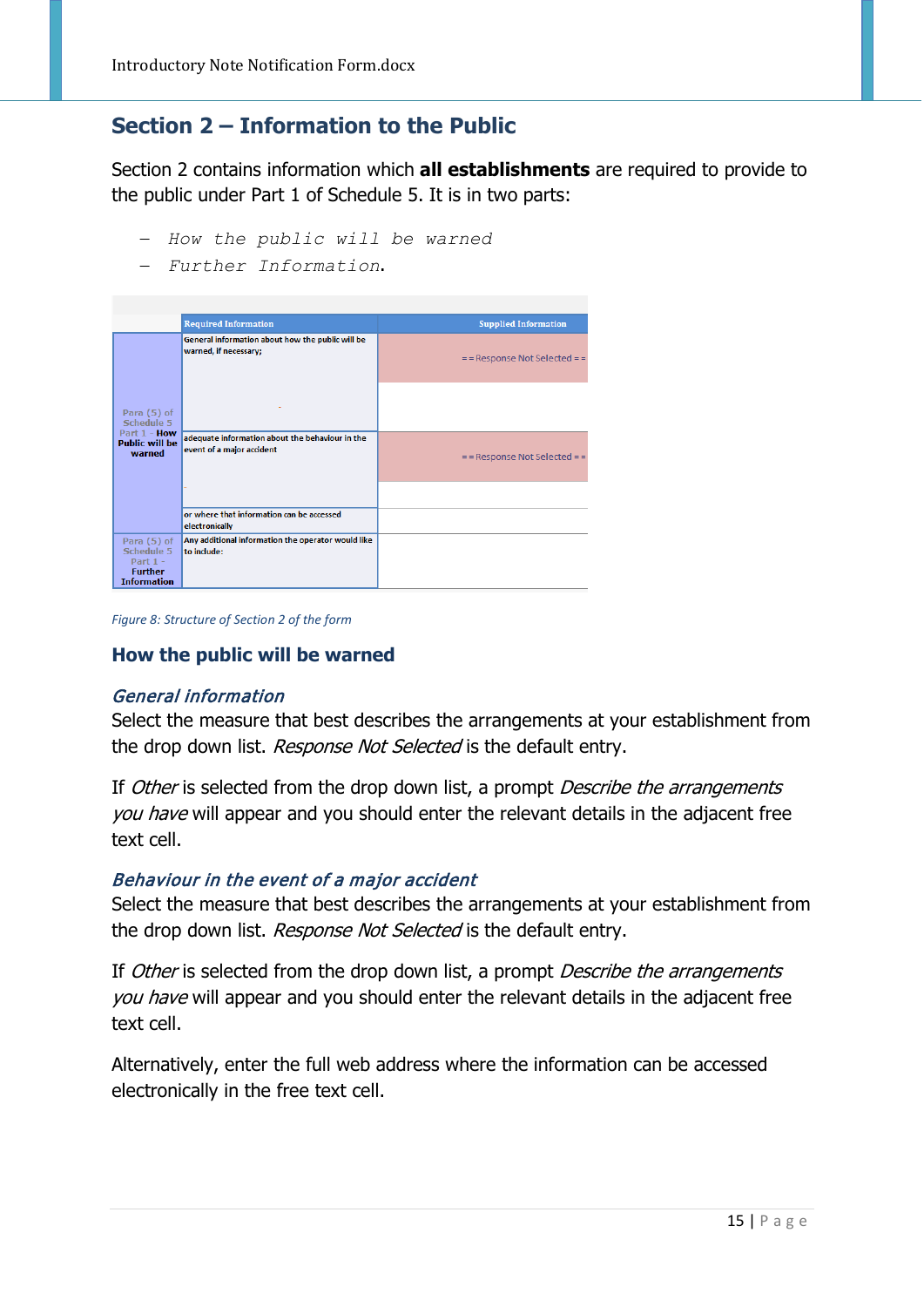#### <span id="page-15-0"></span>**Further information**

Any additional information you would like to include should be entered in the free text cell.

#### <span id="page-15-1"></span>**Information for the public website**

In addition to the information you provide for this section, the CCA intend to put the following information on the public website as standard:

'Members of the public are advised to co-operate with any instructions or requests from the emergency services in the event of an accident.'

'In the first instance, further information may be available from the operator. Subject to Regulation 26 ('Access to information and confidentiality') information may be available from the HSA, on request.

For upper-tier establishments the following additional information will be provided:

'Information may also be available on request from the Local Authority, the Gardai and the Health Service Executive in relation to external emergency plans, subject to Regulation 26.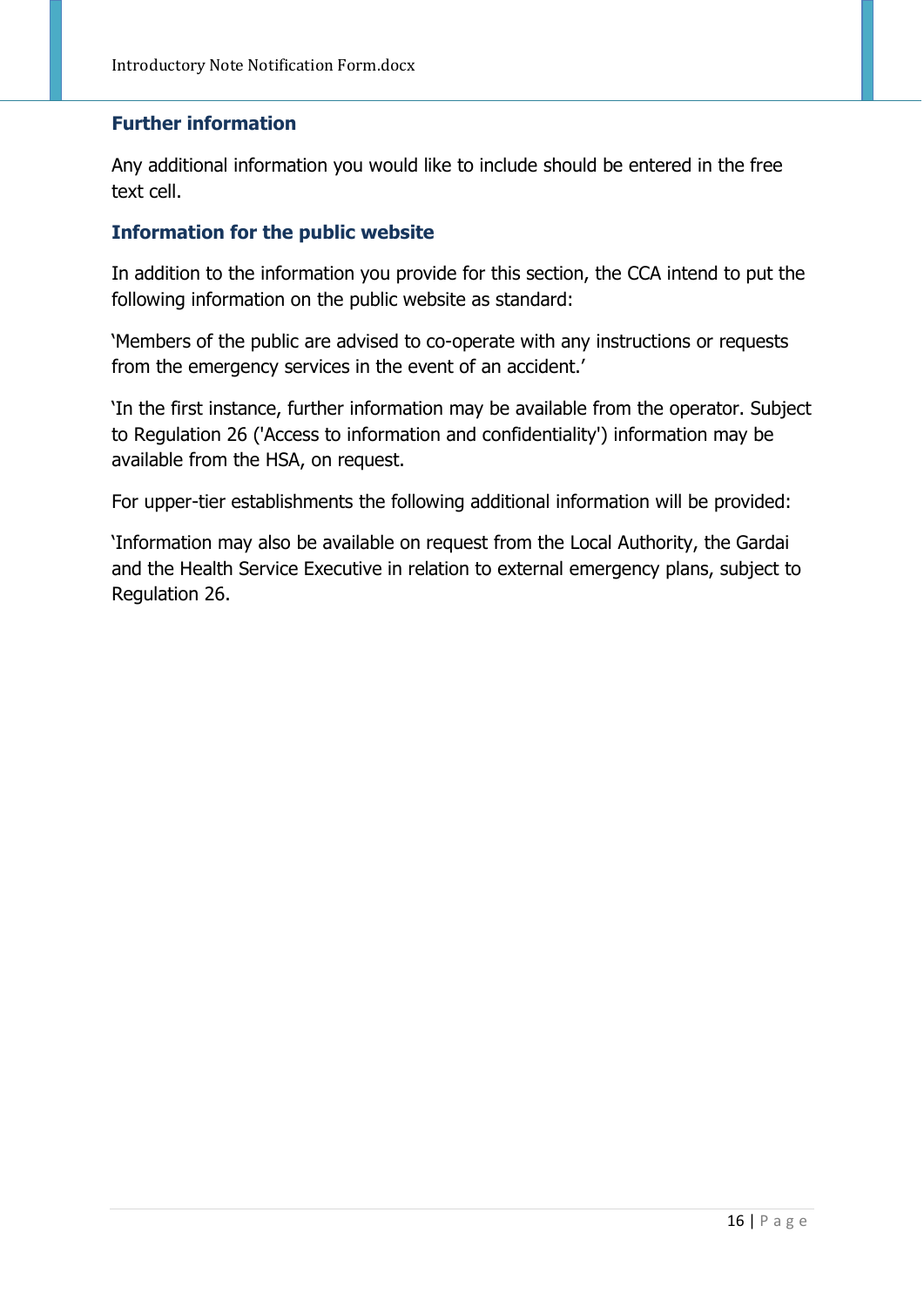### <span id="page-16-0"></span>**Section 3 – Additional Information to the Public**

Section 3 contains information which **upper-tier establishments only** are required to provide to the public under Part 2 of Schedule 5. It is divided into four areas:

- − *Nature of major hazards*
- − *Control measures*
- − *On-site response*
- − *External emergency planning.*

You should complete a section for each **type** of major accident (this includes accidents with on-site or off-site effects) that could occur at your establishment beginning with the accident with the most significant effects. If all the possible major accidents are of the same type, for example tank or bund fires that relate to bulk storage of flammable liquid, you are required to record only the most significant here. If you wish to provide information on more than two types of major accidents, click on the link *Enter additional major accidents* at the end of Section 3. This will bring you to the sheet labelled Additional Section 3 Information where you can enter the details for an additional four major accident types. When you have finished entering details on this page, click on the link *Back to the Data Entry* sheet which will bring you back to the Data Entry sheet.

|                                                                      | <b>Required Information</b>                                                      | <b>Supplied Information</b>   |
|----------------------------------------------------------------------|----------------------------------------------------------------------------------|-------------------------------|
|                                                                      | Nature of the major accident                                                     | == Response Not Selected ==   |
|                                                                      |                                                                                  | == Response Not Selected ==   |
|                                                                      |                                                                                  | == Response Not Selected ==   |
| Para. 1                                                              | Potential effects to human health<br><b>Potential effects on the environment</b> | $=$ = Effect Not Selected = = |
| Schedule 5<br>Part $2 -$<br><b>Nature of</b><br>Major<br>Hazards (1) |                                                                                  | $=$ = Effect Not Selected = = |
|                                                                      |                                                                                  | $=$ = Effect Not Selected = = |
|                                                                      |                                                                                  | $=$ = Effect Not Selected = = |
|                                                                      | <b>Accident scenario description</b>                                             |                               |

#### <span id="page-16-1"></span>**Nature of major hazards**

*Figure 9: 'Nature of Major Hazards' part of Section 3*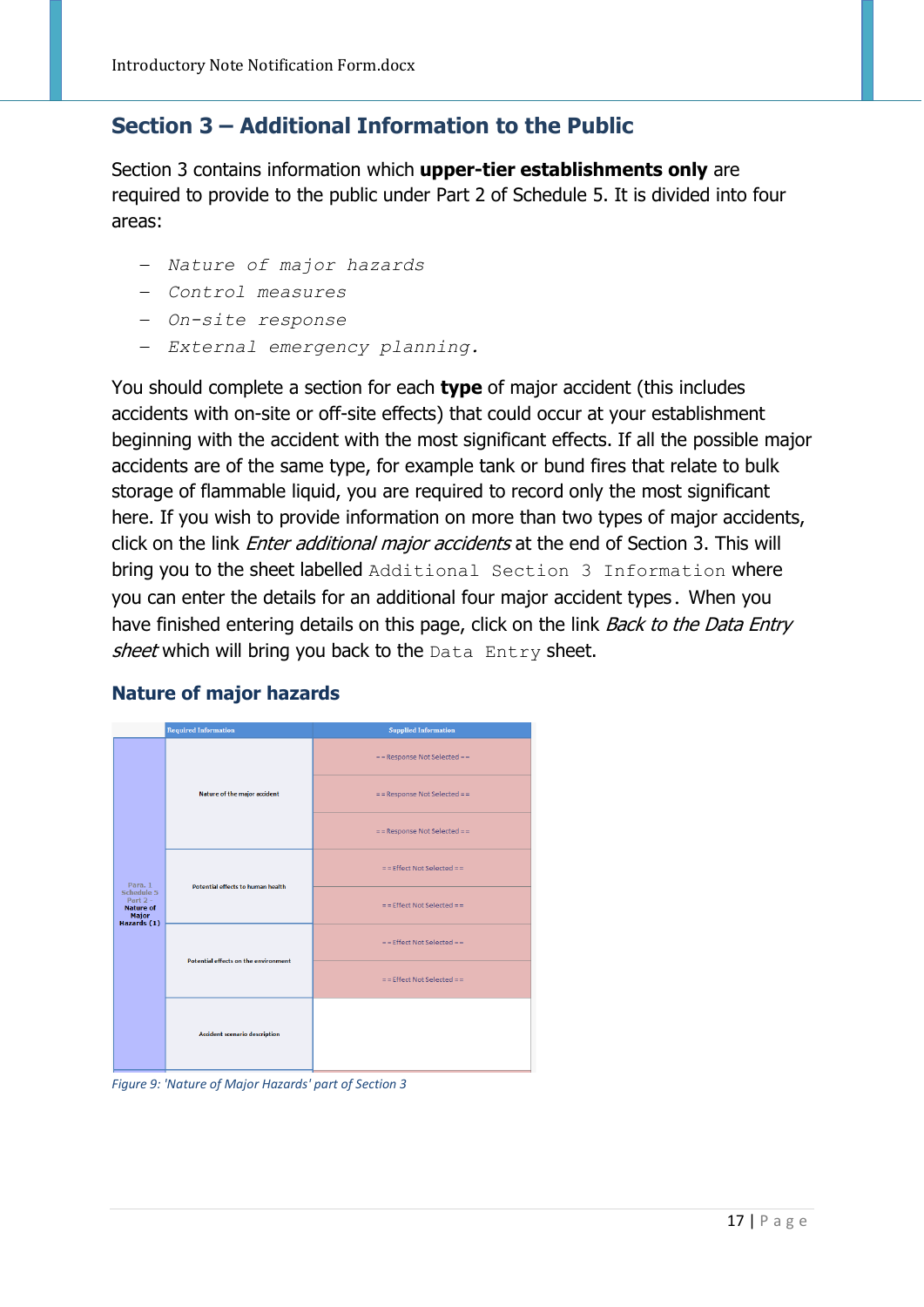#### Nature of the major accident

Select the three most appropriate descriptions for each major accident from the drop down lists. Response Not Selected is the default entry in each cell and the cell colour will change to white when one of the descriptions (including No Other Effect) is selected.

#### Potential effects on human health

Select the two most appropriate descriptions for potential effects on human health from the drop down lists. *Effect Not Selected* is the default entry in each cell and the cell colour will change to white when one of the descriptions (including No Effect or No Other Effect) is selected. These descriptions should be consistent with the hazard statements which have been selected for the dangerous substances listed in Section 1. (See Appendix 4 for the list of potential effects on human health).

#### Potential effects on the environment

Select the two most appropriate descriptions for potential effects on the environment from the drop down lists. Effect Not Selected is the default entry in each cell and the cell colour will change to white when one of the descriptions (including No Effect or No Other Effect) is selected. (See Appendix 5 for the list of potential effects on the environment).

#### Accident scenario description

Enter a short description of the accident scenario in the free text cell. For example, 'overfilling of a bulk tank during loading operations leading to a fire in bund X'.

#### <span id="page-17-0"></span>**Control measures**

The CCA will provide general information on the public website about the requirements of the COMAH Regulations and the duties of operators in relation to the prevention and mitigation of major accidents. Therefore, in selecting the appropriate control measures from the drop down lists in this section, pick the most relevant and specific measures that will be in place rather than referring to the more general duties of the Regulations on operators.

Response Not Selected is the default entry in each cell and the colour of the cells will change to white when control measures have been selected. You can enter the details of other control measures you consider to be important in the free text cell. (See Appendix 6 for the list of control measures options that are provided in the form).

#### <span id="page-17-1"></span>**On-site response**

Select the most appropriate description of the on-site response from the drop down list. Response Not Selected is the default entry.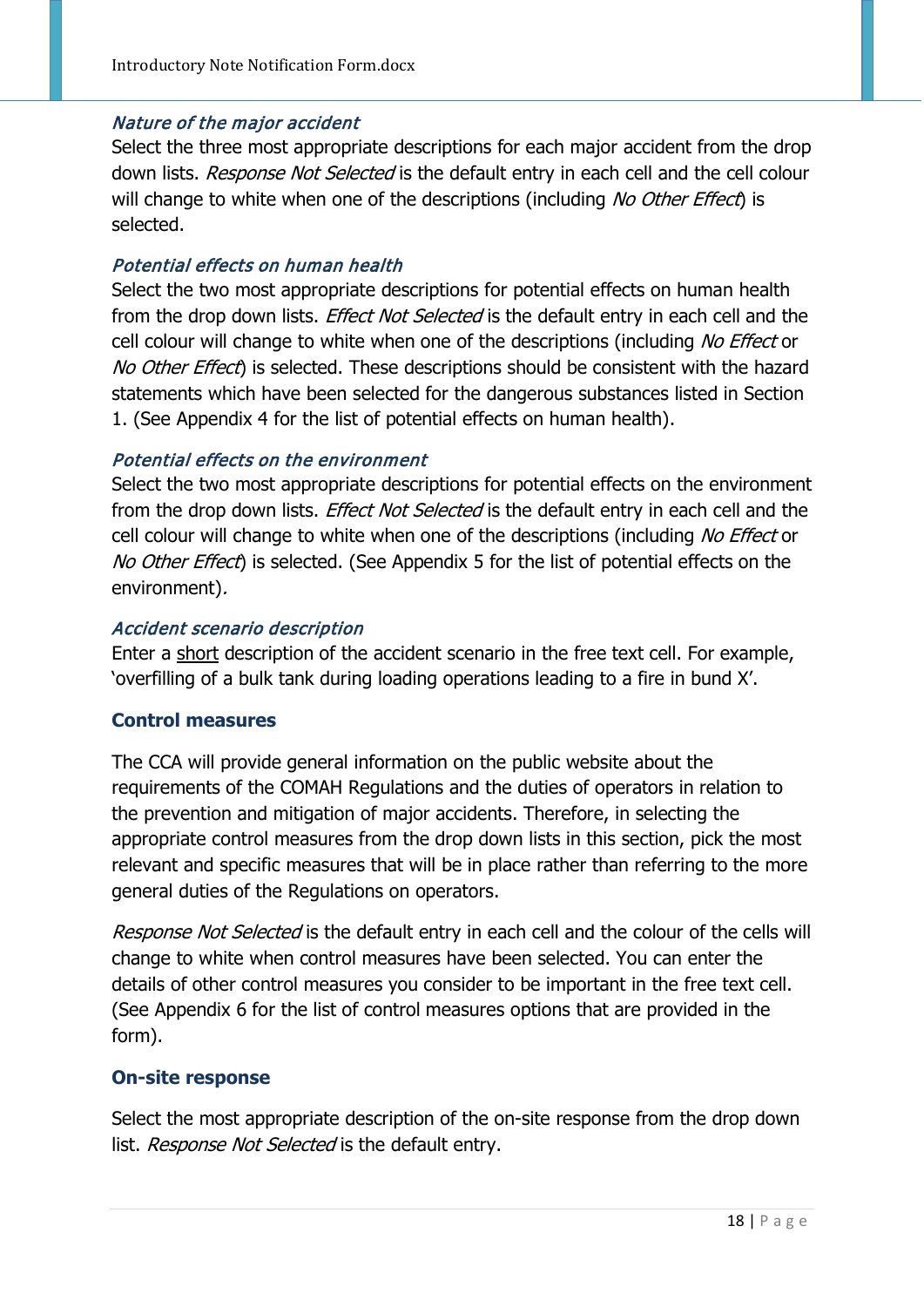#### <span id="page-18-0"></span>**External emergency response**

Select the two most appropriate descriptions of the external emergency response from the drop down lists. Response Not Selected is the default entry. If the external emergency plan for your site has not yet been prepared when you are completing the form, there is a description option in the drop down list to cover this situation.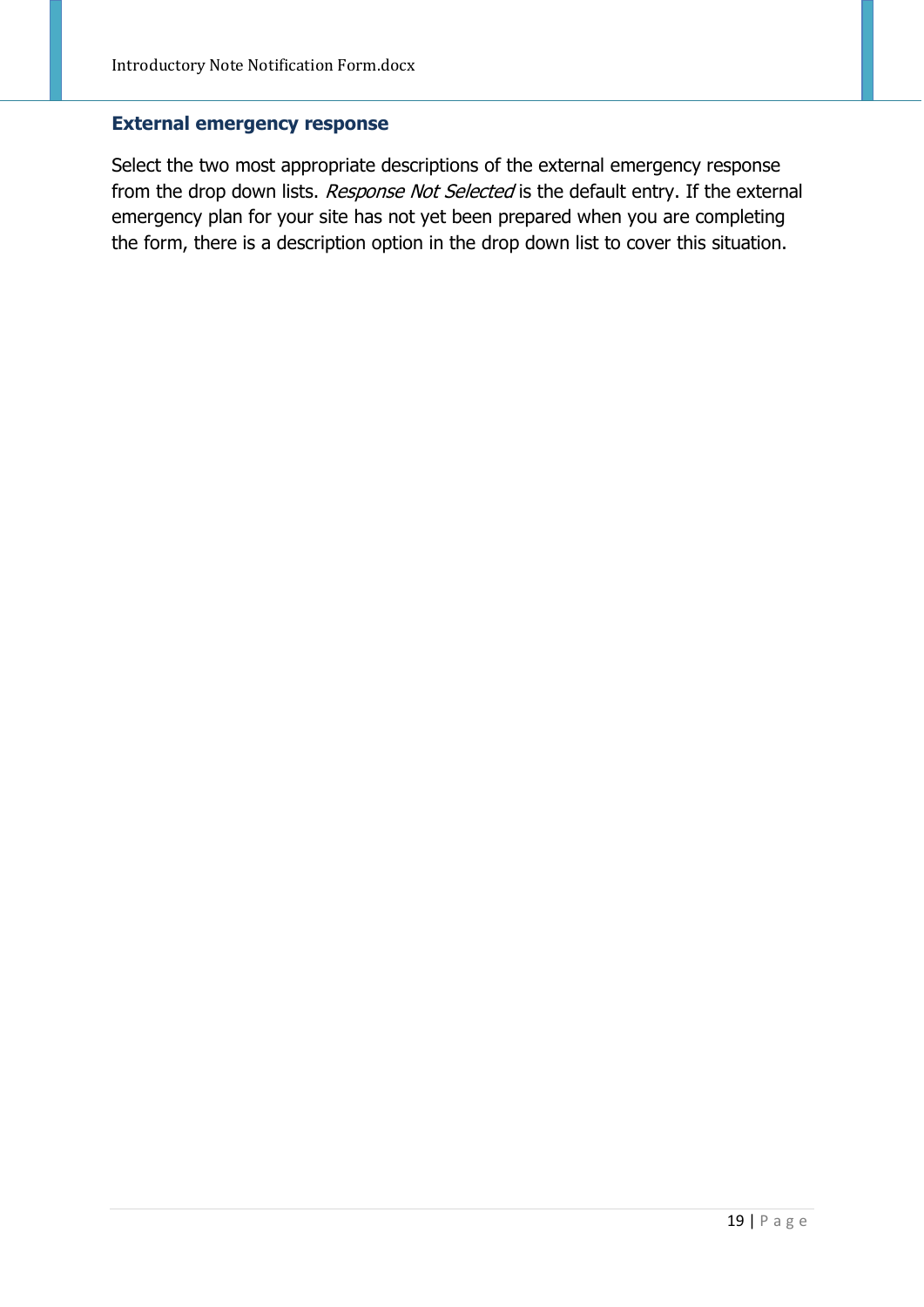### <span id="page-19-0"></span>**Section 4 – Information for Land-use Planning**

Section 4 of the notification form collects information relating to LUP. Under the COMAH Regulations, operators are required to provide sufficient information to the CCA, as part of a notification or an update as a result of a modification and following a request at any time from the CCA, on the risks arising from an establishment, to enable the CCA to provide technical advice on land-use planning ('LUP'), and in particular to ensure that technical advice on those risks is available for LUP purposes. The current policy and approach of the HSA to COMAH risk-based LUP, which is for review in 2016, is available on the HSA website.<sup>[8](#page-19-1)</sup>

The map provided in Section 1 of the form will be used in conjunction with Section 4 in identifying the locations of dangerous substances with significant hazard potential.

### **Note: When entering data, all distances should be given in metres, volumes in m3 and frequency means the number of relevant operations per year.**

Beginning with the worst case accident for LUP, select the *LUP description that best describes the hazard source within your establishment* from the drop down list. The contents of this list have been taken from the HSA policy document referred to above. (See Appendix 7 for the list of hazard source descriptions, which includes Other). Hazard Source Not Selected is the default entry.

When the LUP description has been selected, the columns under *Required Information* in the table below will be automatically populated. You should then enter the specific details which are required in the adjacent free text cells:

| 1UP <sub>1</sub>                       | The LUP description that best describes<br>the hazard source within your<br>establishment: | <b>LNG/LPG Installation</b>                |                             |  |
|----------------------------------------|--------------------------------------------------------------------------------------------|--------------------------------------------|-----------------------------|--|
|                                        | Complete the required information in the relevant fields below:                            |                                            |                             |  |
| <b>Required Information</b>            | <b>Supplied Information</b>                                                                | <b>Required Information</b>                | <b>Supplied Information</b> |  |
| <b>Dangerous substance</b>             |                                                                                            | <b>Largest Road tanker filled</b><br>(LPG) |                             |  |
| Largest Gas Vessel Volume              |                                                                                            | RT fills per year (LPG)                    |                             |  |
| <b>6 Gas vessels of this</b><br>volume |                                                                                            | <b>Vessel filled from ship (LPG)?</b>      |                             |  |
| <b>Coated or Mounded</b>               |                                                                                            | Ship Fills per year (LPG)                  |                             |  |
| <b>Next Largest Vessel Volume</b>      |                                                                                            | Other relevant information?                |                             |  |
| <b>Cas vessels of this</b><br>volume   |                                                                                            |                                            | No information required     |  |
| <b>Coated or Mounded</b>               |                                                                                            |                                            | No information required     |  |
| <b>Next Largest Vessel Volume</b>      |                                                                                            | No information required                    |                             |  |
| <b>Cas vessels of this</b><br>volume   |                                                                                            | No information required                    |                             |  |
| <b>Coated or Mounded</b>               |                                                                                            | No information required                    |                             |  |
| <b>Next Largest Vessel Volume</b>      |                                                                                            |                                            | No information required     |  |
| <b># Gas vessels of this</b><br>volume |                                                                                            |                                            | No information required     |  |
| <b>Coated or Mounded (LPG)</b>         |                                                                                            |                                            | No information required     |  |

.

*Figure 10. Selecting the LUP description fills the 'Required Information' cells: you then enter the information under 'Supplied Information'*

<span id="page-19-1"></span>[<sup>8</sup>http://www.hsa.ie/eng/Your\\_Industry/Chemicals/COMAH/Approach\\_to\\_LUP\\_under\\_Comah\\_Regs.pdf](http://www.hsa.ie/eng/Your_Industry/Chemicals/COMAH/Approach_to_LUP_under_Comah_Regs.pdf)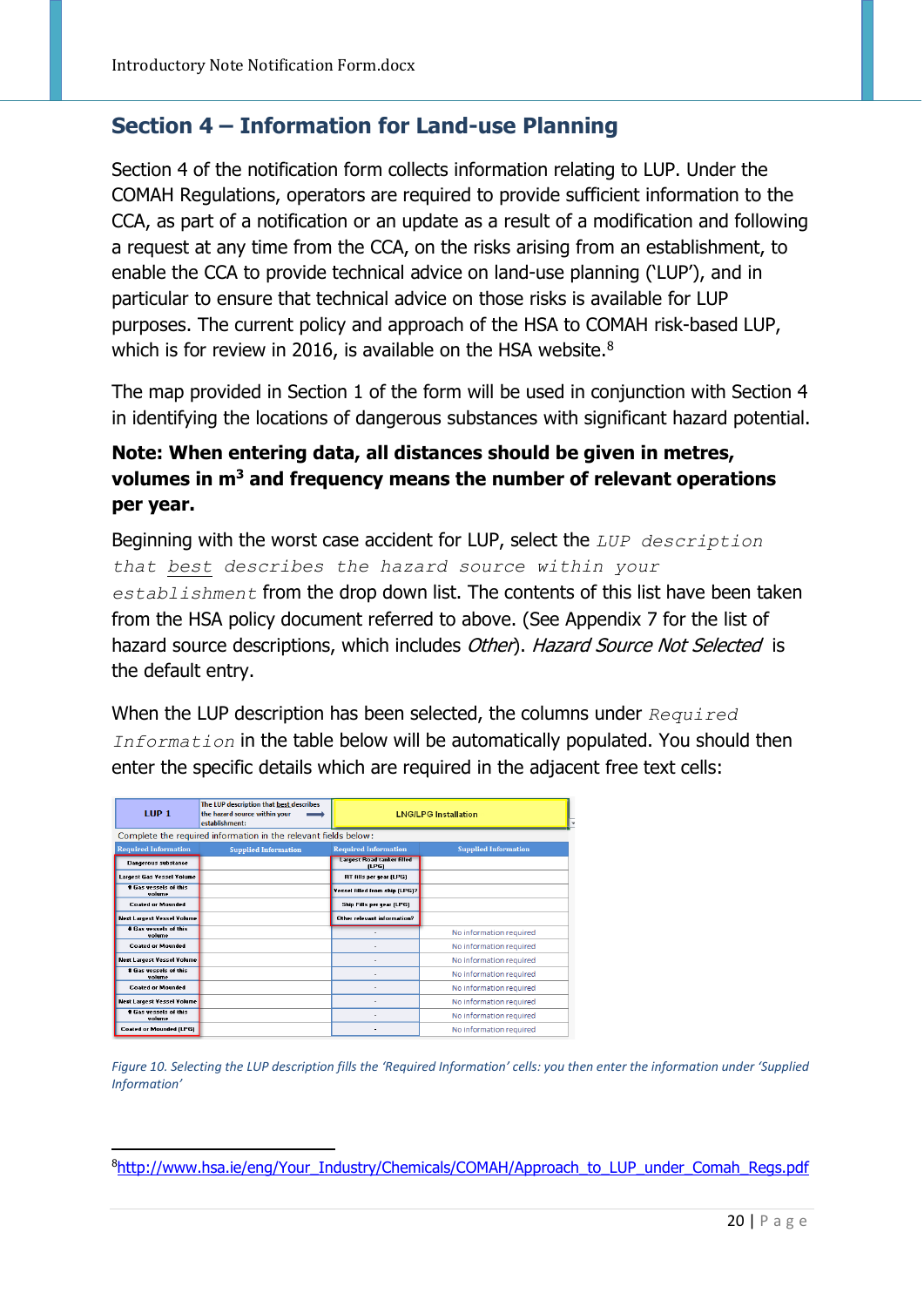Some establishments may have multiple hazard types. For example, a pharma site may have bulk flammable storage, bulk toxic storage, pressurised toxic gases and chemical warehousing, in which case the details should be provided for each one consecutively. Details on up to three of the listed hazard types can be entered in the tables LUP1 to LUP3. **Only** the requested information which relates to these hazard types should be entered here.

If the LUP information for your site does not fit into any of these hazard types, you may select use LUP4 and select Other from the drop down list and the cells under *Required Information* and *Supplied Information* will populate as shown below:

| LUP <sub>4</sub>            | The LUP description that best describes<br>the hazard source within your<br>establishment: | Other                       |                             |
|-----------------------------|--------------------------------------------------------------------------------------------|-----------------------------|-----------------------------|
|                             | Complete the required information in the relevant fields below:                            |                             |                             |
| <b>Required Information</b> | <b>Supplied Information</b>                                                                | <b>Required Information</b> | <b>Supplied Information</b> |
| <b>Dangerous substance</b>  |                                                                                            | <b>User Input </b>          |                             |
| Internators (R.g.)          |                                                                                            | <b>User input </b>          |                             |
| User input as necessary     |                                                                                            | User input                  |                             |
| Uner leget                  |                                                                                            | <b>User lepst</b>           |                             |
| User legal                  |                                                                                            | <b>Dave Imput </b>          |                             |
| User lepot                  |                                                                                            | <b>Does input </b>          |                             |
| <b>User input</b>           |                                                                                            | <b>User input</b>           |                             |
| User legal                  |                                                                                            | <b>User lepst </b>          |                             |
| User leget                  |                                                                                            | <b>User least </b>          |                             |
| User input                  |                                                                                            | <b>Uses input</b>           |                             |
| Union import                |                                                                                            | <b>User input </b>          |                             |
| ther input                  |                                                                                            | <b>User input </b>          |                             |
| <b>User legal</b>           |                                                                                            | <b>Does input </b>          |                             |

*Figure 11: User Input is required in both 'Required Information' and 'Supplied Information' columns when 'Other' selected.*

If you wish, you can embed a document, relevant to the major accident hazards at your establishment and relevant to the generation of LUP advice. (Follow procedure for embedding maps, pages 12-13).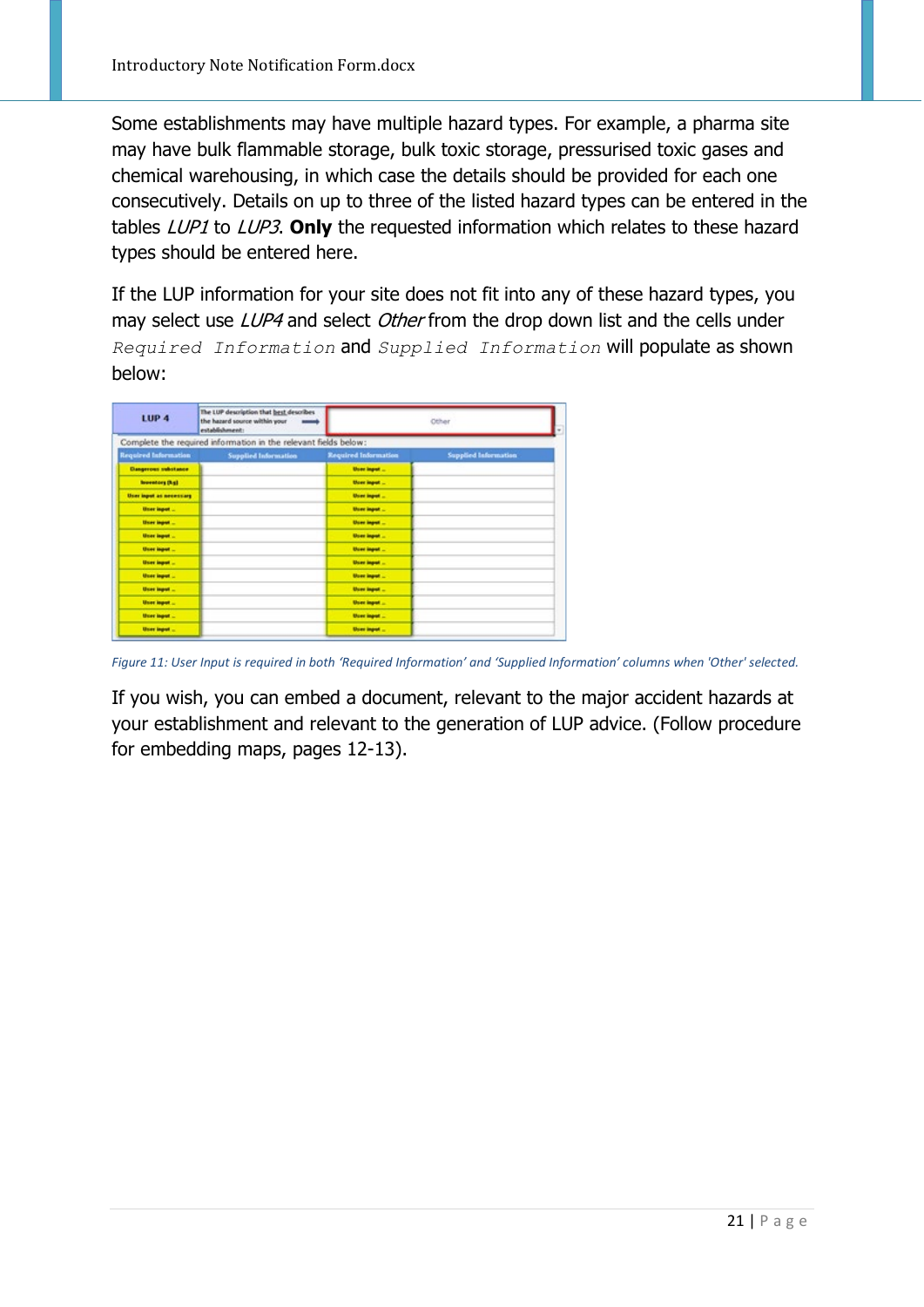## <span id="page-21-0"></span>**Information to the Public and Confidentiality**

#### Information to the public

The CCA must make certain information relating to each establishment permanently available to the public, including by electronic means. The nature of this information is set out in Schedule 5 to the Regulations: Part 1 relates to all establishments, while Part 2 is specifically for upper-tier establishments.

In Section 1 of the form, some of the cells under the column labelled *Web* contain a tick  $(\checkmark)$ . The presence of the tick indicates that this is information the CCA intends to provide on the public website. In addition, the details in Sections 2 and 3 of the form, which contain other information specified in Parts 1 and 2 of Schedule 5, will be provided on the public website. Currently, the CCA does not intend to provide the information in Section 4 of the form on the public website. However, if you consider any of the information in Section 4 to be confidential, you should specify that when completing the form.

#### **Confidentiality**

Information received by the CCA for the purpose of the COMAH Regulations comes within the scope of the *European Communities (Access to Information on the* Environment) Regulations 2007 to 2014 ('AIE Regulations') and it will be made available to any natural or legal person who requests it, in accordance with the provisions of those Regulations.

However, disclosure of that information, including information referred to in Regulation 25, may be refused or restricted by the CCA where the conditions laid down in the AIE Regulations apply.

If you consider that any of the information supplied in the notification form is confidential under the exclusions available in the AIE Regulations and should not be released to requests for information under the AIE Regulations you must specifically indicate which information is to be excluded.

As the processing of confidential information places a significant burden on the CCA, any claim should be justified with further relevant supporting argument. The amount of confidential information should be kept to the minimum consistent with the AIE Regulations.

Under AIE Regulations, the final disclosure decision resides with the public authority that holds the information.

#### Recording of confidential information

Click on the link Go to confidentiality page at the end of Sections 1 and 3. This will bring you to the sheet labelled Confidentiality where details about each *Item* that you wish to keep confidential should be entered in the free text cell. The basis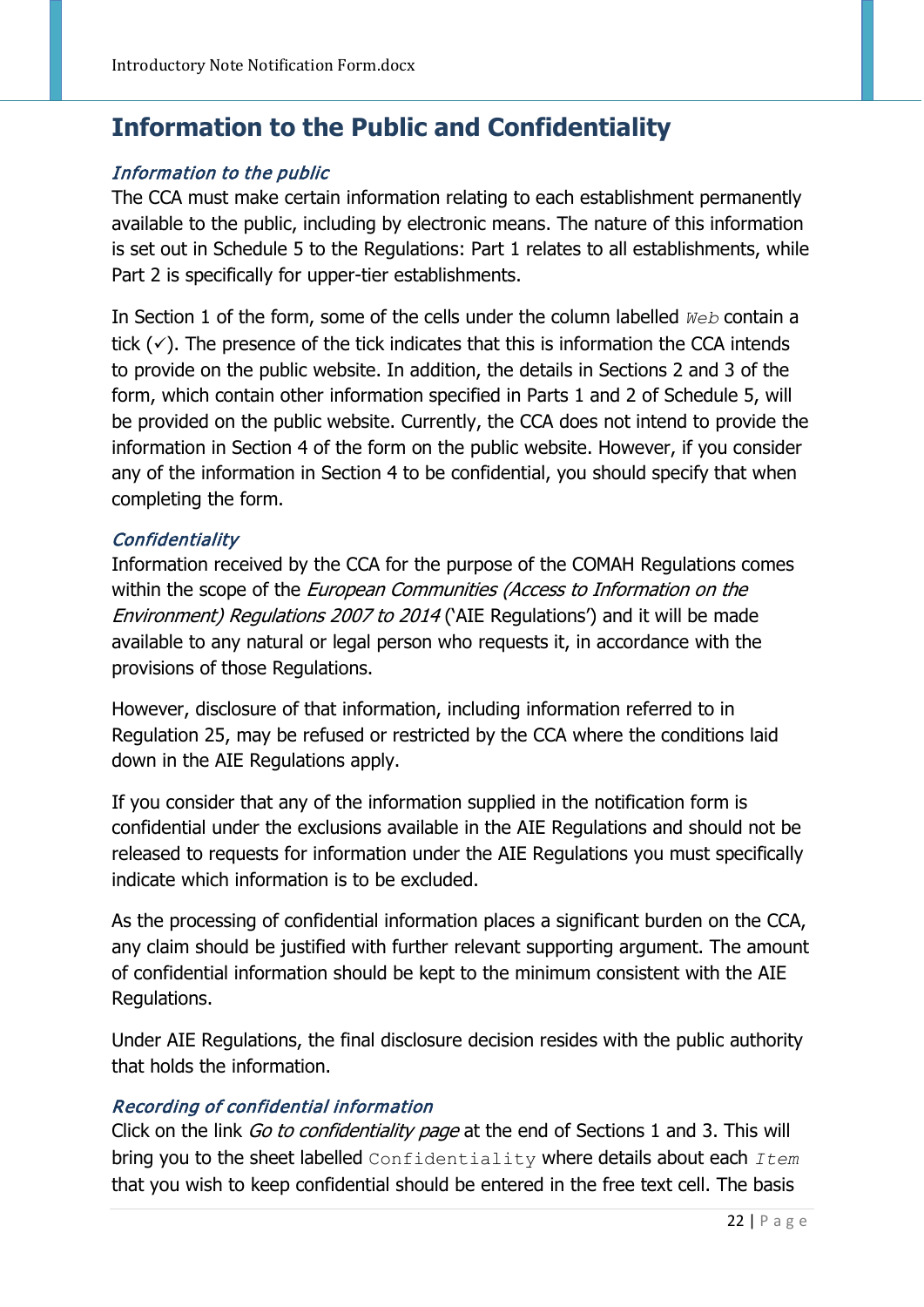for confidentiality of each item should be selected from one of the options in the drop down list *Basis for confidentiality in the AIE Regulations* (No Reason Selected is the default entry).

When the basis for confidentiality has been selected, the adjacent cell under *Type of supporting info required* will populate to show the type of information that the CCA requires to support the claim for confidentiality.

| <b>Basis for confidentiality in AIE Regs</b>                                                                                         | Type of Supporting info required                                                                             |  |
|--------------------------------------------------------------------------------------------------------------------------------------|--------------------------------------------------------------------------------------------------------------|--|
| Would adversely affect the course of justice (including<br>criminal inquiries and disciplinary inquiries) [Reg. 9(1)(b)] $\parallel$ | Supporting information should be precise on<br>how the course of justice would be affected<br>by disclosure. |  |
| $=$ = Reason Not Selected = $=$                                                                                                      | No information                                                                                               |  |
| $=$ = Reason Not Selected = $=$                                                                                                      | No information                                                                                               |  |

*Figure 12: When basis for confidentiality is selected, the type of supporting information required is specified.*

This information should then be entered in the free text cells under *Information in support of claim for confidentiality*.

If there is more than one basis for confidentiality in the AIE Regulations, additional options should be selected from the drop down lists in the cells below. If necessary, you can embed supporting documents in the *Supporting Documents* column. (Follow procedure for embedding maps, pages 12-13).

When you have finished entering details on this page, click on the link *Back to the* Data Entry sheet which will bring you back to the Data Entry sheet.

The Authority is a public body and records created or held by the Authority under the Chemicals Acts 2008 and 2010 are subject to the provisions of the Data Protection Act 2018, the Freedom of Information Act 2014 and the European Communities (Access to Information on the Environment) Regulations 2007 to 2014. This means that in certain circumstances, the Authority may be obliged to release certain information including the personal information of individuals. For more details on how the Authority handles this, please refer to http://www.hsa.ie/eng/Privacy/ and to our website www.hsa.ie.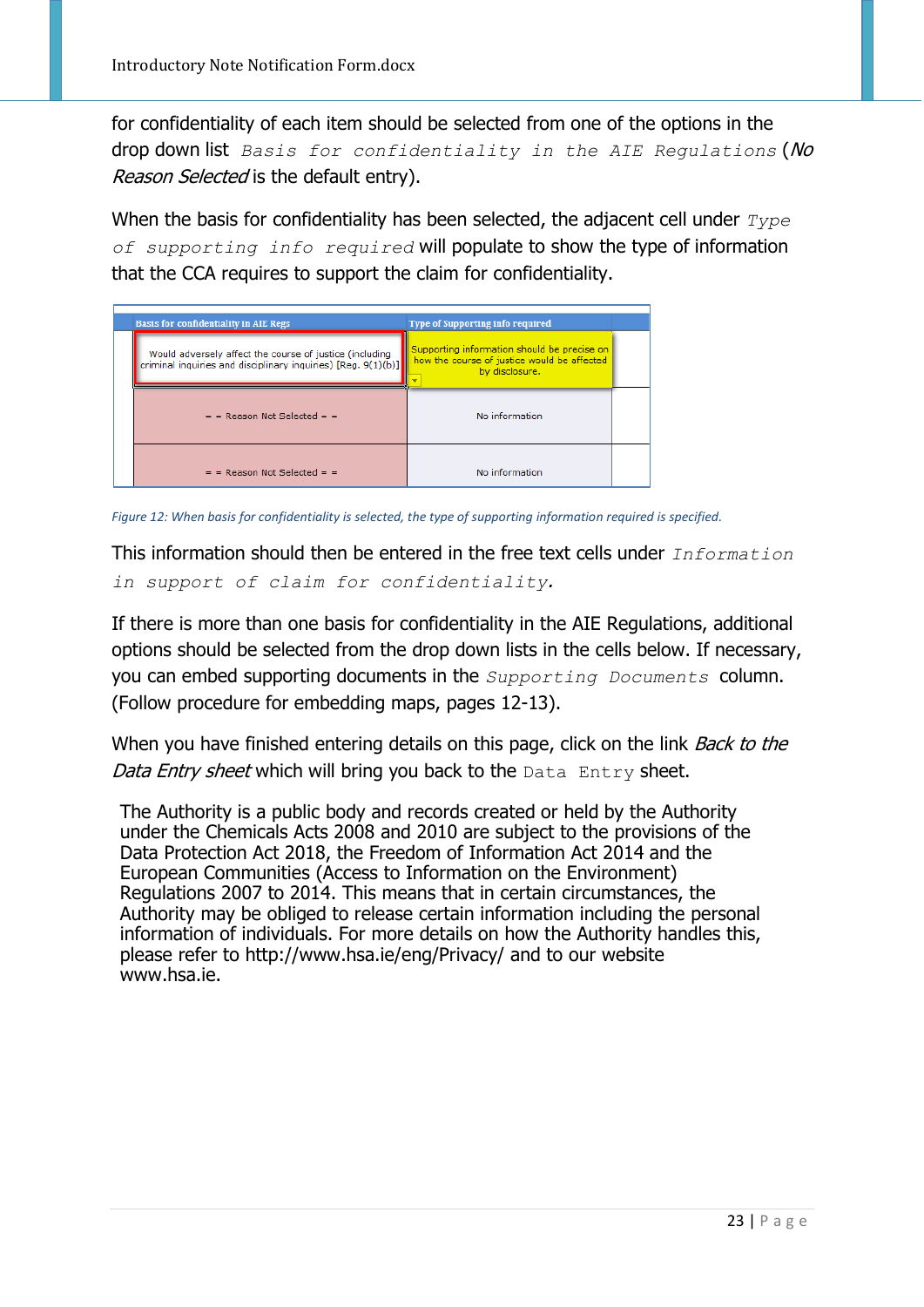### <span id="page-23-0"></span>**How to submit the form**

When you have completed the form, please check that all the necessary information has been provided. Incomplete notification forms **will not** be accepted. You are advised to keep a copy for your own records and to assist you with subsequent updates which may be required.

#### <span id="page-23-1"></span>**Name the file**

The saved file should be named as follows:

#### EstablishmentName\_comah\_notification\_ddmmmyyyy

Example:

### ChemicalStorageCompany\_comah\_notification\_17May2021

(If there are two or more establishments within a group which have identical names, add a unique location immediately following the establishment name).

#### <span id="page-23-2"></span>**Send the file to us**

Send the Excel file electronically to the unique and secure location which will be provided to you by the HSA. For an existing establishment, contact your site inspector if you have not received an email with this link or if you have misplaced the link.. New establishments should communicate through the mailbox [comah@hsa.ie](mailto:comah@hsa.ie) and request the provision of a secure link.

#### **Hard copies of the form will not be accepted**.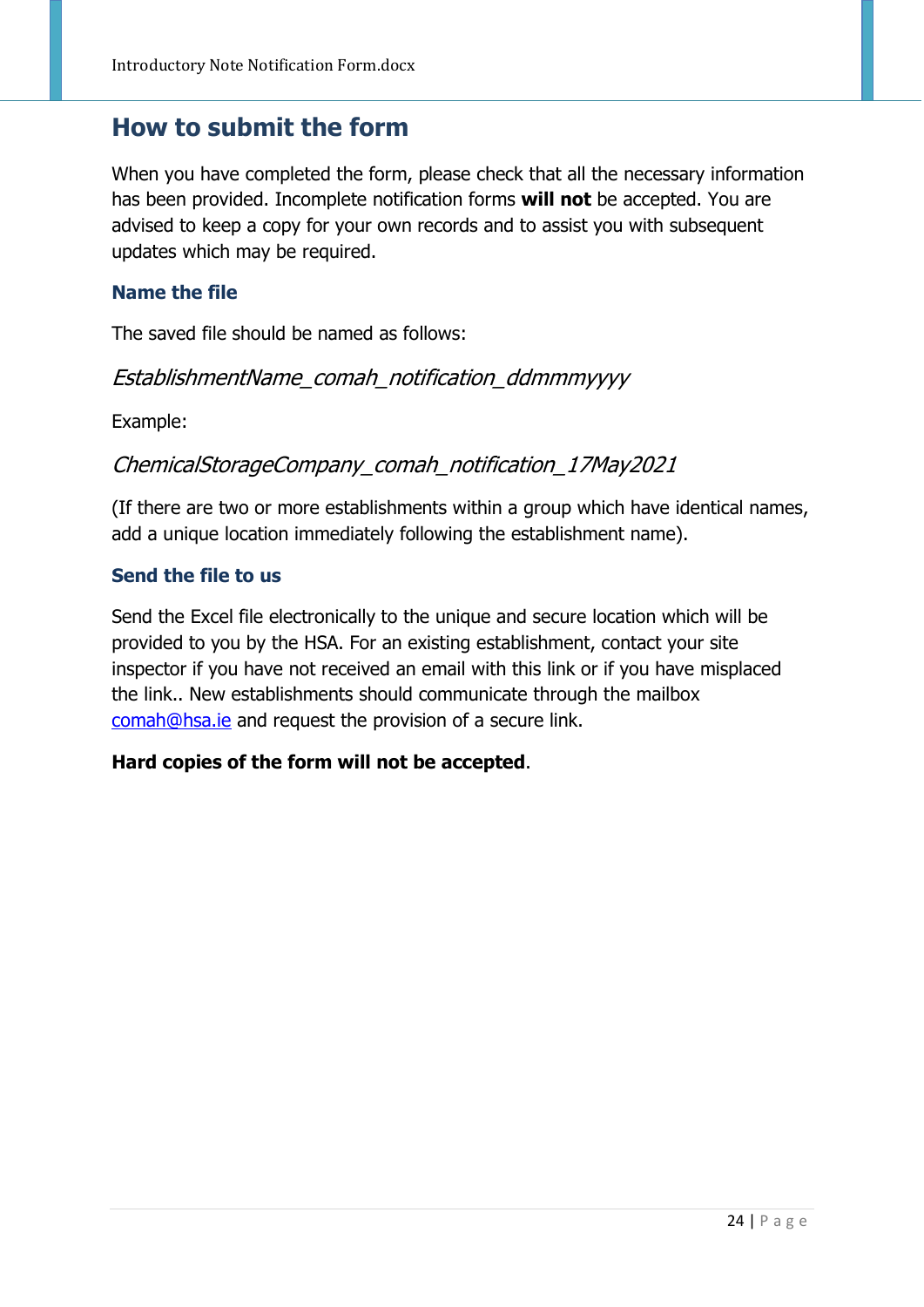## <span id="page-24-0"></span>**Appendix 1: Hazard Statements Relevant to Schedule 1 Hazard Categories (Section 1)**

| Section 'H' - HEALTH HAZARDS                                                                                                             |     |     | <b>Relevant H-Statements</b> |     |
|------------------------------------------------------------------------------------------------------------------------------------------|-----|-----|------------------------------|-----|
| <b>H1 ACUTE TOXIC</b>                                                                                                                    |     |     |                              |     |
| Category 1, all exposure routes                                                                                                          | 300 | 310 | 330                          |     |
| <b>H2 ACUTE TOXIC</b>                                                                                                                    |     |     |                              |     |
| Category 2, all exposure routes                                                                                                          | 300 | 310 | 330                          |     |
| Category 3, inhalation exposure route (see note 7)                                                                                       | 301 | 331 |                              |     |
| H3 STOT SPECIFIC TARGET ORGAN TOXICITY                                                                                                   |     |     |                              |     |
| SINGLE EXPOSURE STOT SE Category 1                                                                                                       | 370 |     |                              |     |
| Section 'P' - PHYSICAL HAZARDS                                                                                                           |     |     | <b>Relevant H-Statements</b> |     |
| P1a EXPLOSIVES (see note 8)                                                                                                              |     |     |                              |     |
| Unstable explosives or                                                                                                                   | 200 |     |                              |     |
| Explosives, Division 1.1, 1.2, 1.3, 1.5 or 1.6, or                                                                                       | 201 | 202 | 203                          | 205 |
| Substances or mixtures having explosive properties according to                                                                          |     |     |                              |     |
| method A.14 of Regulation (EC) No. 440/2008 (see note 9) and do not                                                                      |     |     |                              |     |
| belong to the hazard classes Organic peroxides or Self-reactive                                                                          |     |     |                              |     |
| substances and mixtures                                                                                                                  |     |     |                              |     |
| P1b EXPLOSIVES (see note 8)<br>Explosives, Division 1.4 (see note 10)                                                                    | 204 |     |                              |     |
| <b>P2 FLAMMABLE GASES</b>                                                                                                                |     |     |                              |     |
| Flammable gases, Category 1 or 2                                                                                                         | 220 | 221 |                              |     |
| P3a FLAMMABLE AEROSOLS (see note 11.1)                                                                                                   |     |     |                              |     |
| 'Flammable' aerosols Category 1 or 2, containing flammable gases                                                                         |     |     |                              |     |
| Category 1 or 2 or flammable liquids Category 1                                                                                          | 222 | 223 |                              |     |
| P3b FLAMMABLE AEROSOLS (see note 11.1)                                                                                                   |     |     |                              |     |
| 'Flammable' aerosols Category 1 or 2, not containing flammable gases                                                                     | 222 | 223 |                              |     |
| Category 1 or 2 nor flammable liquids category 1 (see note 11.2)                                                                         |     |     |                              |     |
| <b>P4 OXIDISING GASES</b>                                                                                                                |     |     |                              |     |
| Oxidising gases, Category 1                                                                                                              | 270 |     |                              |     |
| <b>P5a FLAMMABLE LIQUIDS</b>                                                                                                             |     |     |                              |     |
| Flammable liquids, Category 1, or                                                                                                        | 224 |     |                              |     |
| Flammable liquids Category 2 or 3 maintained at a temperature above<br>their boiling point, or                                           | 225 | 226 |                              |     |
| Other liquids with a flash point of $\leq 60$ °C, maintained at a temperature<br>above their boiling point (see note 12)                 |     |     |                              |     |
| <b>P5b FLAMMABLE LIQUIDS</b>                                                                                                             |     |     |                              |     |
| Flammable liquids Category 2 or 3 where particular processing                                                                            |     |     |                              |     |
| conditions, such as high pressure or high temperature, may create                                                                        | 225 | 226 |                              |     |
| major accident hazards, or                                                                                                               |     |     |                              |     |
| Other liquids with a flash point <60 °C where particular processing<br>conditions, such as high pressure or high temperature, may create |     |     |                              |     |
| major accident hazards (see note 12)                                                                                                     |     |     |                              |     |
| <b>P5c FLAMMABLE LIQUIDS</b>                                                                                                             |     |     |                              |     |
| Flammable liquids, Categories 2 or 3 not covered by P5a and P5b                                                                          | 225 | 226 |                              |     |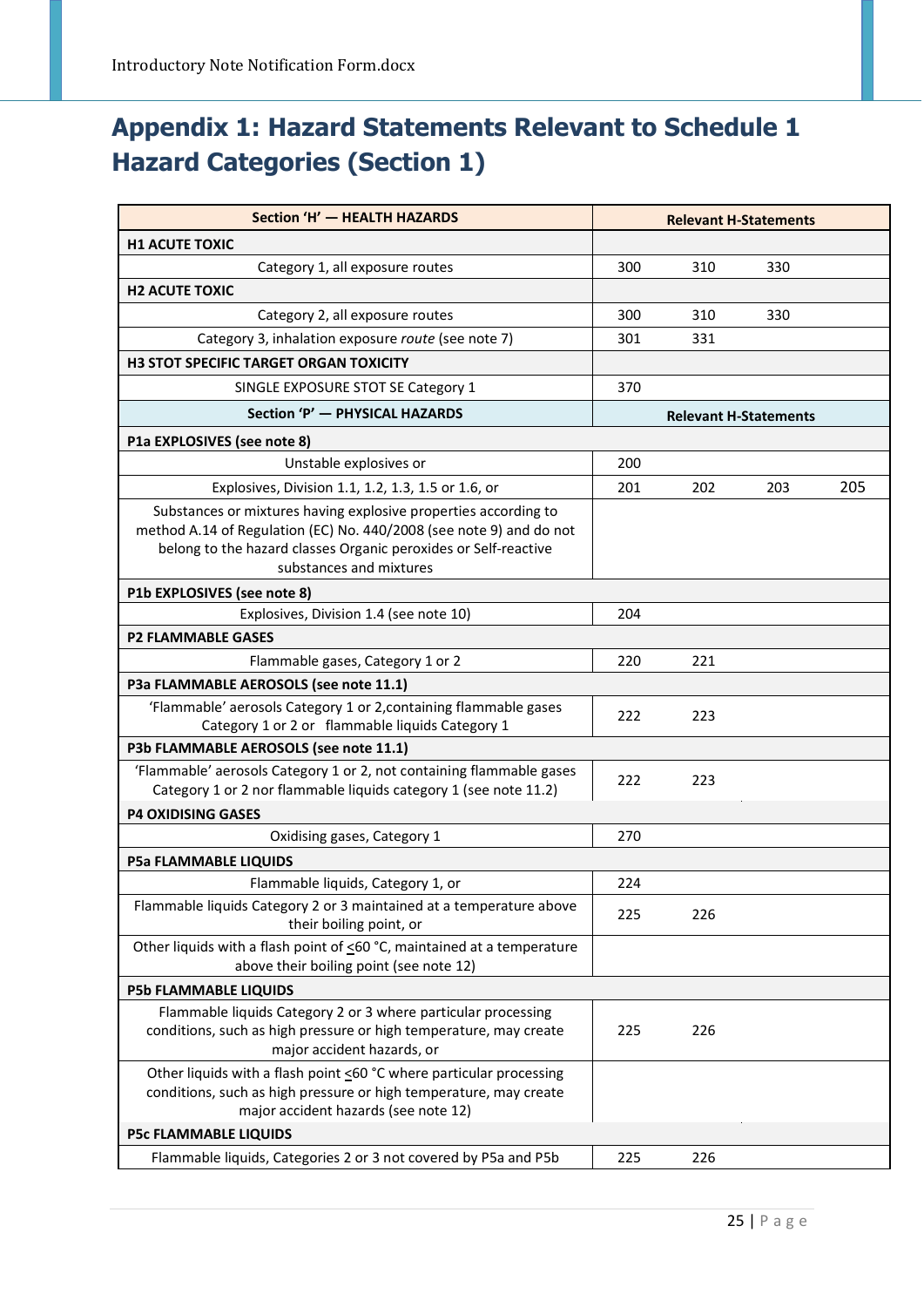| P6a SELF-REACTIVE SUBSTANCES AND MIXTURES and ORGANIC PEROXIDES                            |                              |  |  |  |
|--------------------------------------------------------------------------------------------|------------------------------|--|--|--|
| Self-reactive substances and mixtures, Type A or B or                                      | 240<br>241                   |  |  |  |
| organic peroxides, Type A or B                                                             | 240<br>241                   |  |  |  |
|                                                                                            |                              |  |  |  |
| P6b SELF-REACTIVE SUBSTANCES AND MIXTURES and ORGANIC PEROXIDES                            |                              |  |  |  |
| Self-reactive substances and mixtures, Type C, D, E or F or                                | 242                          |  |  |  |
| organic peroxides, Type C, D, E, or F                                                      | 242                          |  |  |  |
| P7 PYROPHORIC LIQUIDS AND SOLIDS                                                           |                              |  |  |  |
| Pyrophoric liquids, Category 1                                                             | 250                          |  |  |  |
| Pyrophoric solids, Category 1                                                              | 250                          |  |  |  |
| P8 OXIDISING LIQUIDS AND SOLIDS                                                            |                              |  |  |  |
| Oxidising Liquids, Category 1, 2 or 3,                                                     | 271<br>272                   |  |  |  |
| Oxidising Solids, Category 1, 2 or 3                                                       | 271<br>272                   |  |  |  |
| Section 'E' - ENVIRONMENTAL HAZARDS                                                        | <b>Relevant H-Statements</b> |  |  |  |
| <b>E1 Hazardous to the Aquatic Environment</b>                                             |                              |  |  |  |
| Category Acute 1 or                                                                        | 400                          |  |  |  |
| Chronic 1                                                                                  | 410                          |  |  |  |
| <b>E2 Hazardous to the Aquatic Environment</b>                                             |                              |  |  |  |
| Category Chronic 2                                                                         | 411                          |  |  |  |
| Section 'O' - OTHER HAZARDS                                                                | <b>Relevant H-Statements</b> |  |  |  |
| O1 Substances or mixtures with hazard statement EUH014                                     | <b>EUH014</b>                |  |  |  |
| O2 Substances and mixtures which in contact with water emit<br>flammable gases, Category 1 | 260                          |  |  |  |
| O3 Substances or mixtures with hazard statement EUH029                                     | <b>EUH029</b>                |  |  |  |

 $\overline{\phantom{0}}$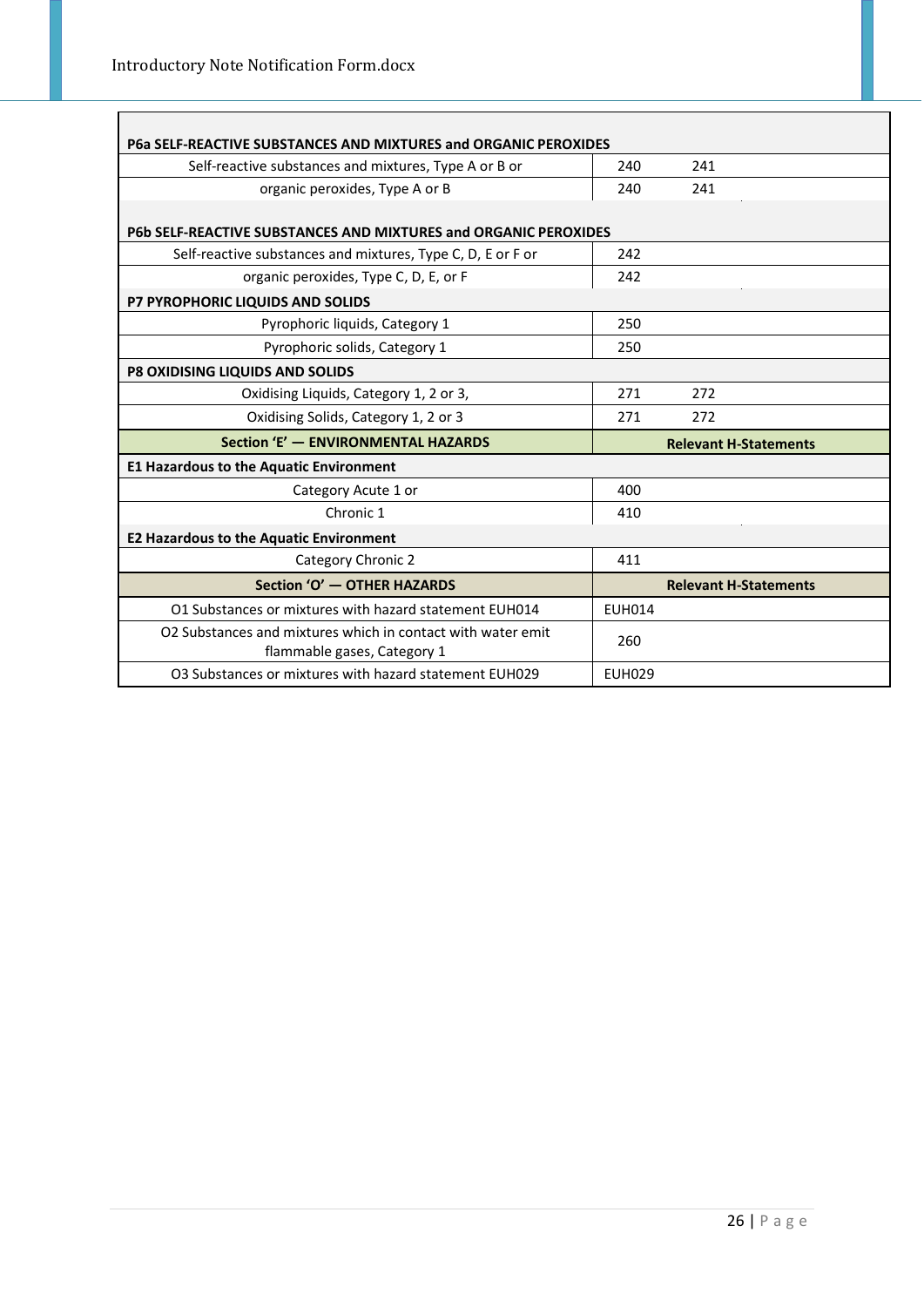## <span id="page-26-0"></span>**Appendix 2: Activities or proposed activities (Section 1)**

- Ceramics (bricks, pottery, glass, cement, etc.)
- Chemical installations
- Electronics and electrical engineering
- Fuel storage (including heating, retail sale etc.)
- General Chemicals manufacture (not otherwise specified in the list)
- General engineering, manufacturing and assembly
- Handling and transportation centres (ports, airports, lorry parks, marshalling yards etc.)
- LNG storage and distribution
- LPG production, bottling and bulk distribution
- LPG storage
- Manufacture of cement, lime and plaster
- Manufacture of food products and beverages
- Manufacture of glass
- Medical, research, education (including hospitals, universities etc.)
- Mining activities (tailings & physicochemical processes)
- Other activity (not otherwise specified in the list)
- Not known/not applicable
- Petrochemical/Oil Refineries
- Plastic and rubber manufacture
- Power generation, supply and distribution
- Processing of ferrous metals (foundries, smelting, etc.)
- Processing of metals
- Processing of metals using electrolytic or chemical processes
- Processing of non-ferrous metals (foundries, smelting, etc.)
- Production and manufacturing of pulp and paper
- Production and storage of pesticides, biocides, fungicides
- Production and/or storage of fertilisers
- Production of basic organic chemicals
- Production of pharmaceuticals
- Production, destruction and storage of explosives
- Waste storage, treatment and disposal
- Wholesale and retail storage and distribution (excluding LPG)
- Wood treatment and furniture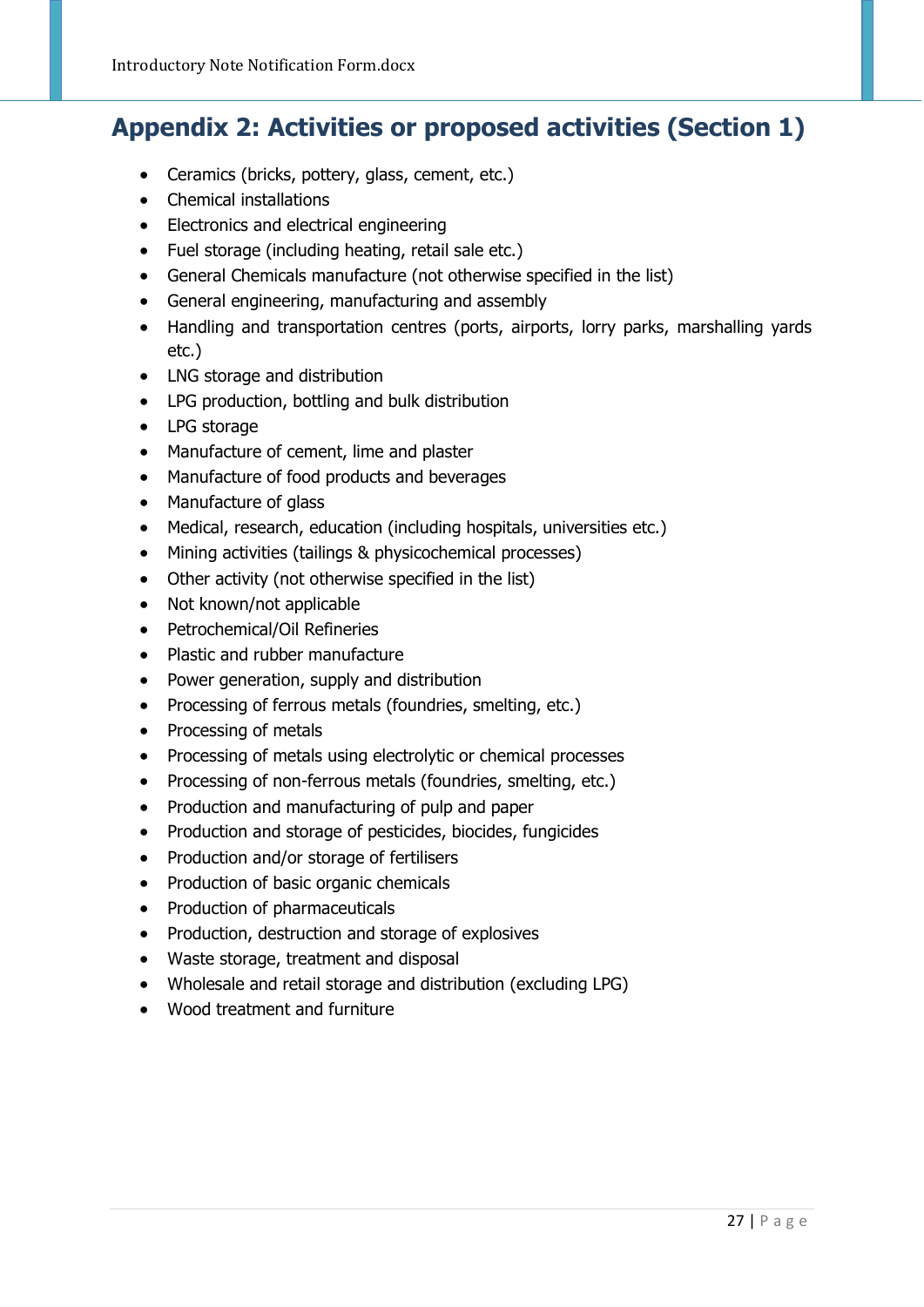## <span id="page-27-0"></span>**Appendix 3: Purpose of notification (Section 2)**

- Change in information referred to in paragraphs 1(a), 1(b) or 1(c) of Regulation 8
- Classification change to a dangerous substance
- Closure (or decommissioning) of the establishment
- First notification of an establishment under S.I. 209 of 2015
- Inventory increase (significant)
- Inventory decrease (significant)
- Pre-construction notification
- Pre-operation notification
- First update required by SI 209 of 2015
- Routine (five-year) update
- Significant modification to establishment
- Tier-Change: lower to upper
- Tier-Change: upper to lower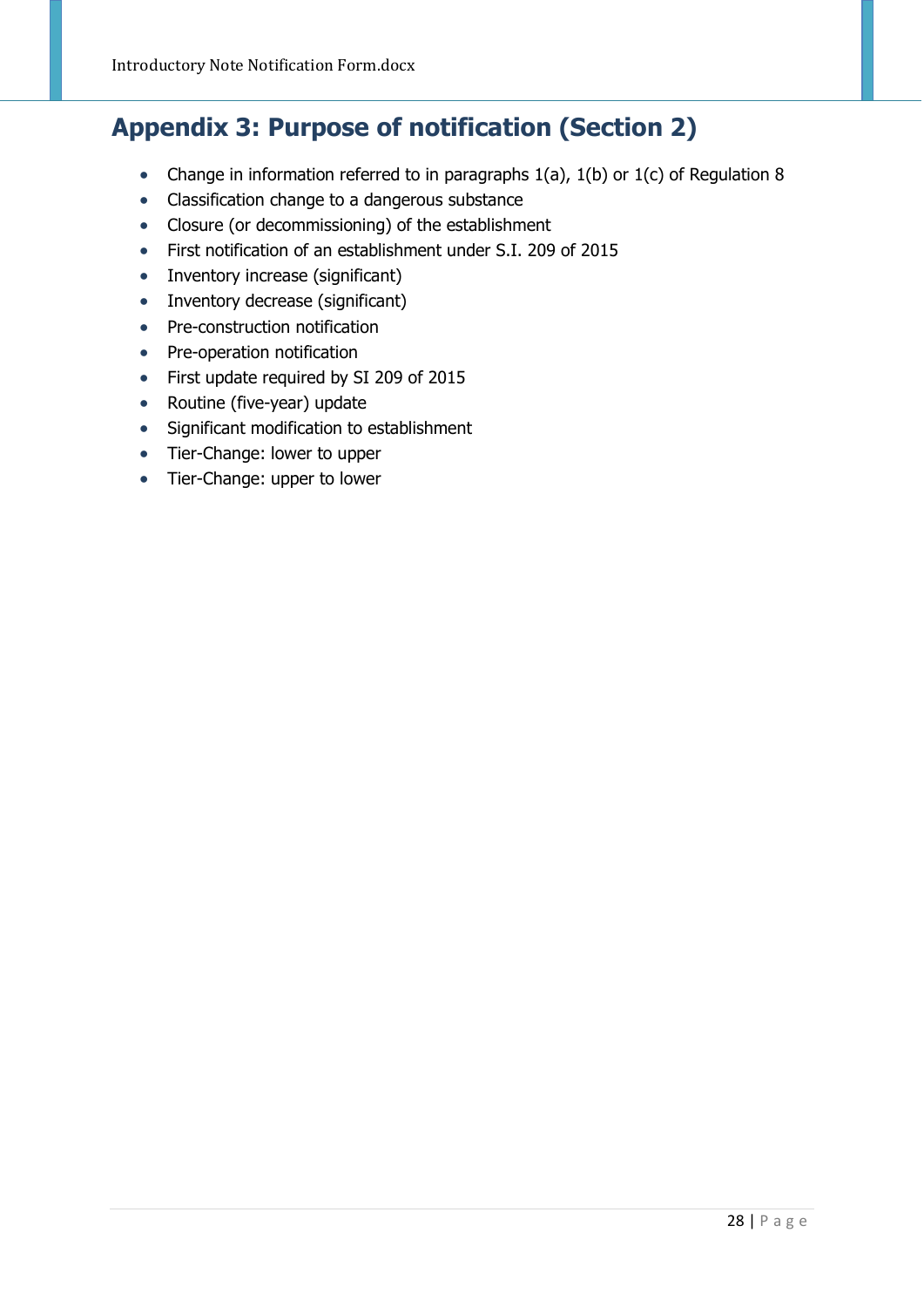## <span id="page-28-0"></span>**Appendix 4: Potential Effects on Human Health (Section 3)**

- Airborne material that can cause burning of the eyes and, if inhaled the throat, coughing or breathing difficulties.
- Breathing air with high concentrations of dangerous substances that could lead to asphyxiation and/or poisoning, which could result in fatal consequences.
- Breathing air with high concentrations of dangerous substances that could lead to asphyxiation and/or poisoning, which could result in unconsciousness.
- Pollution and contamination of drinking water supplies with consequent health effects.
- Inhalation could cause cancer.
- Injuries caused by projectiles being ejected from the incident site.
- No Effect
- No Other effect
- Temporary exposure to smoke from a fire from which generally fit and well people are unlikely to experience long-term health problems.
- Potential for burns to body.
- Risk of eardrum damage from blast.
- Single exposure by inhalation could lead to damage of certain internal organs.
- Substantial exposure to toxic chemicals (potentially fatal)
- There are no potential consequences on human health from the major accident hazards identified.
- Very dense smoke may cause irritation of the lining of the air passages (nose, throat and lungs) the skin and the eyes.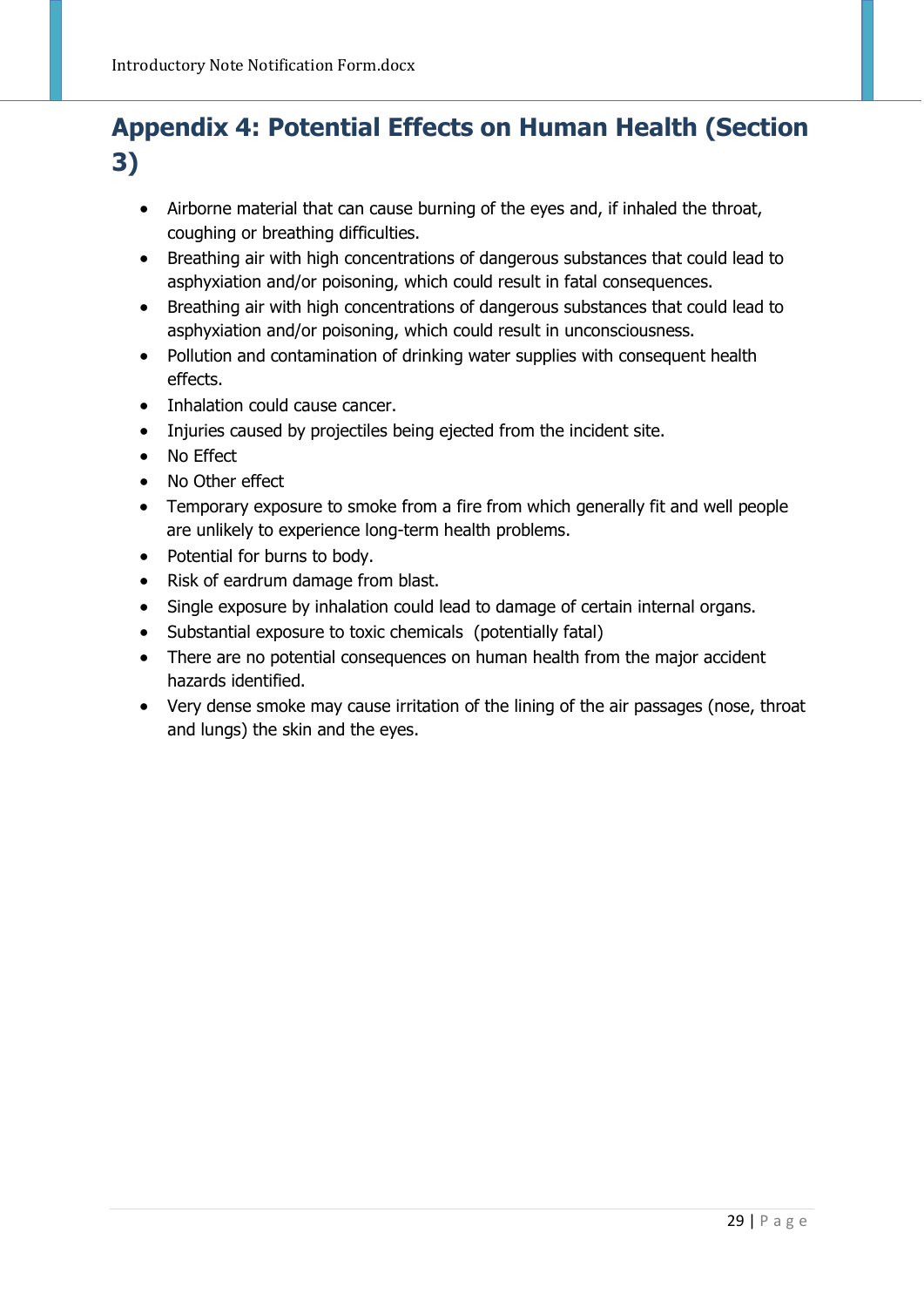## <span id="page-29-0"></span>**Appendix 5: Potential Effects on the Environment (Section 3)**

- Dangerous substances contaminating groundwater.
- Dangerous substances contaminating groundwater if containment fails.
- Dangerous substances discharged to sewer with potential to cause harm to the marine environment.
- Dangerous substances discharged to sewer, passing through the sewage treatment works, being discharged into freshwater or estuarine waters and causing harm to the aquatic environment.
- Dangerous substances entering freshwater or estuarine waters and causing harm to the aquatic environment.
- Deposition of dangerous substances on protected habitats.
- Deposition of dangerous substances on widespread habitats and agricultural land preventing growing crops or grazing animals or rendering the area inaccessible to the public.
- Direct contact with dangerous substances causing harm to specific species of plants.
- Inhalation, ingestion or direct contact with dangerous substances causing harm/fatality to specific species of animals.
- No Effect
- No Other effect
- Physical damage to and contamination of unlisted buildings and offsite such as houses, schools, offices, etc.
- Physical damage to listed buildings or scheduled ancient monuments.
- There are no potential consequences on the environment from the major accident hazards identified.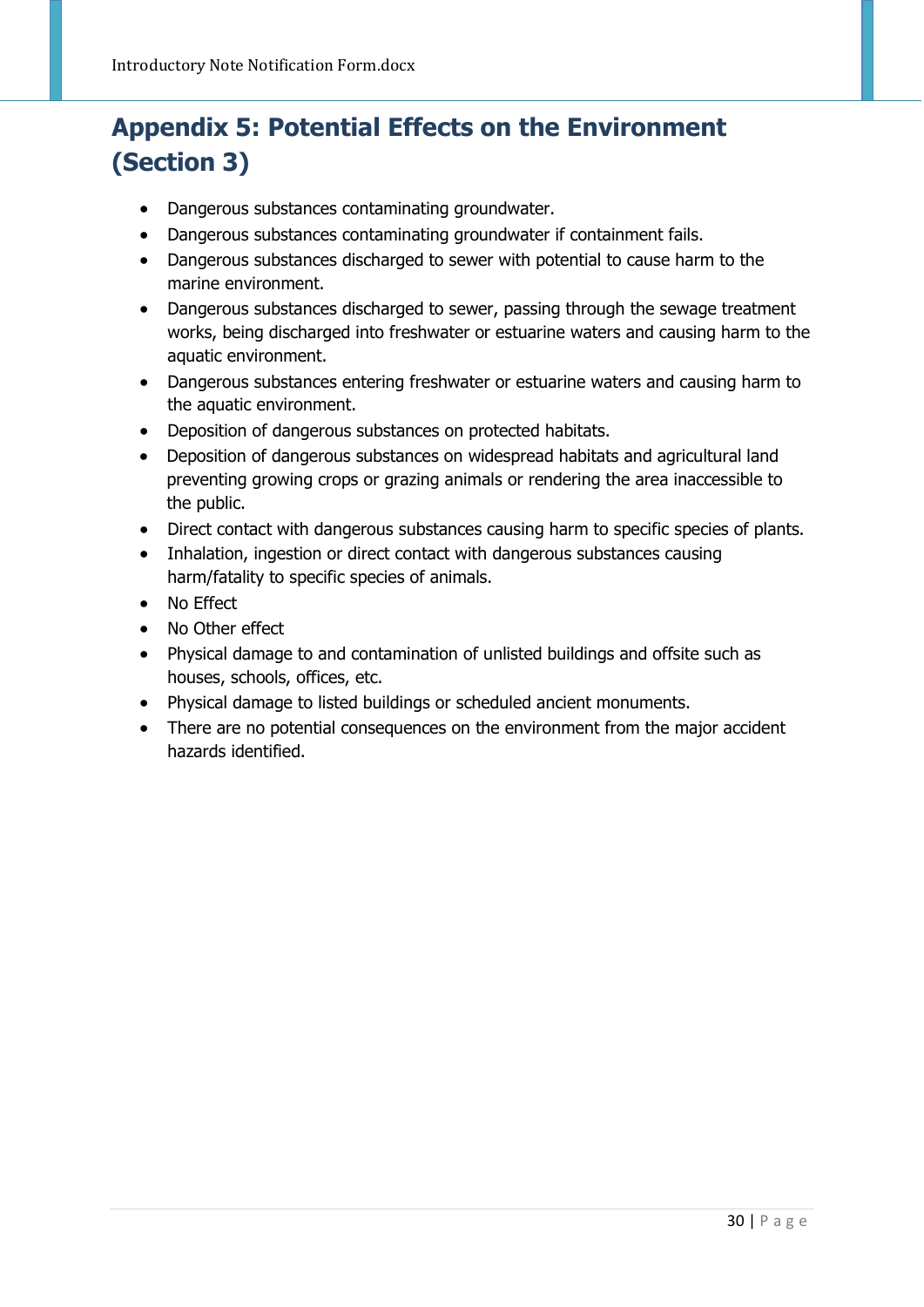## <span id="page-30-0"></span>**Appendix 6: Control Measures (Section 3)**

- A manual surface water isolation valve is present on site
- An automatic surface water isolation valve is present on site
- Access to the site is strictly controlled.
- Air pollution prevention systems are in place.
- Air quality monitoring systems are in place.
- All of the establishments storage tanks, process vessels, pipework and control systems are designed and maintained to an appropriate standard to prevent major accidents.
- All relevant warehouses and storage facilities are fitted with fire detection and protection systems.
- All relevant warehouses and storage facilities are fitted with fire detection systems.
- Suitable arrangements are in place to prevent or minimise loss of containment of dangerous substances.
- Buildings on site are designed and arranged to prevent or minimise knock-on effects of an incident.
- Chemical spillage prevention systems are in place.
- Containment systems are in place for relevant work areas to minimise the loss of spilled material to the environment.
- Decontamination procedures are in place.
- Detectors are in place to alert staff to any loss of containment.
- Emergency arrangements are in place to notify Irish Water/Local Authority if dangerous substances are accidently released into groundwater or freshwater used for drinking water supply.
- Emergency arrangements are in place to notify the local authority if dangerous substances are accidently discharged into the sewer.
- Emergency response systems & procedures are in place.
- Establishment has an automatic fire alarm system connected to a central monitoring station and/or the fire service.
- Establishment has a manual fire alarm system.
- Establishment has a manual fire alarm system connected to a central monitoring station and/or the fire service.
- Establishment has facilities for extraction and ventilation of flammable materials to prevent them causing fires and explosions.
- Establishment has facilities to detect and manage releases of gases that may have harmful effects.
- Establishment has facilities to detect releases of gases and has taken steps to minimise the chance that any releases are ignited.
- Establishment has on-site response facilities to reduce the impact of an incident.
- Establishment has taken steps to deal with severe weather conditions.
- Good communication systems are in place, internally and with outside agencies to prevent/mitigate major accidents.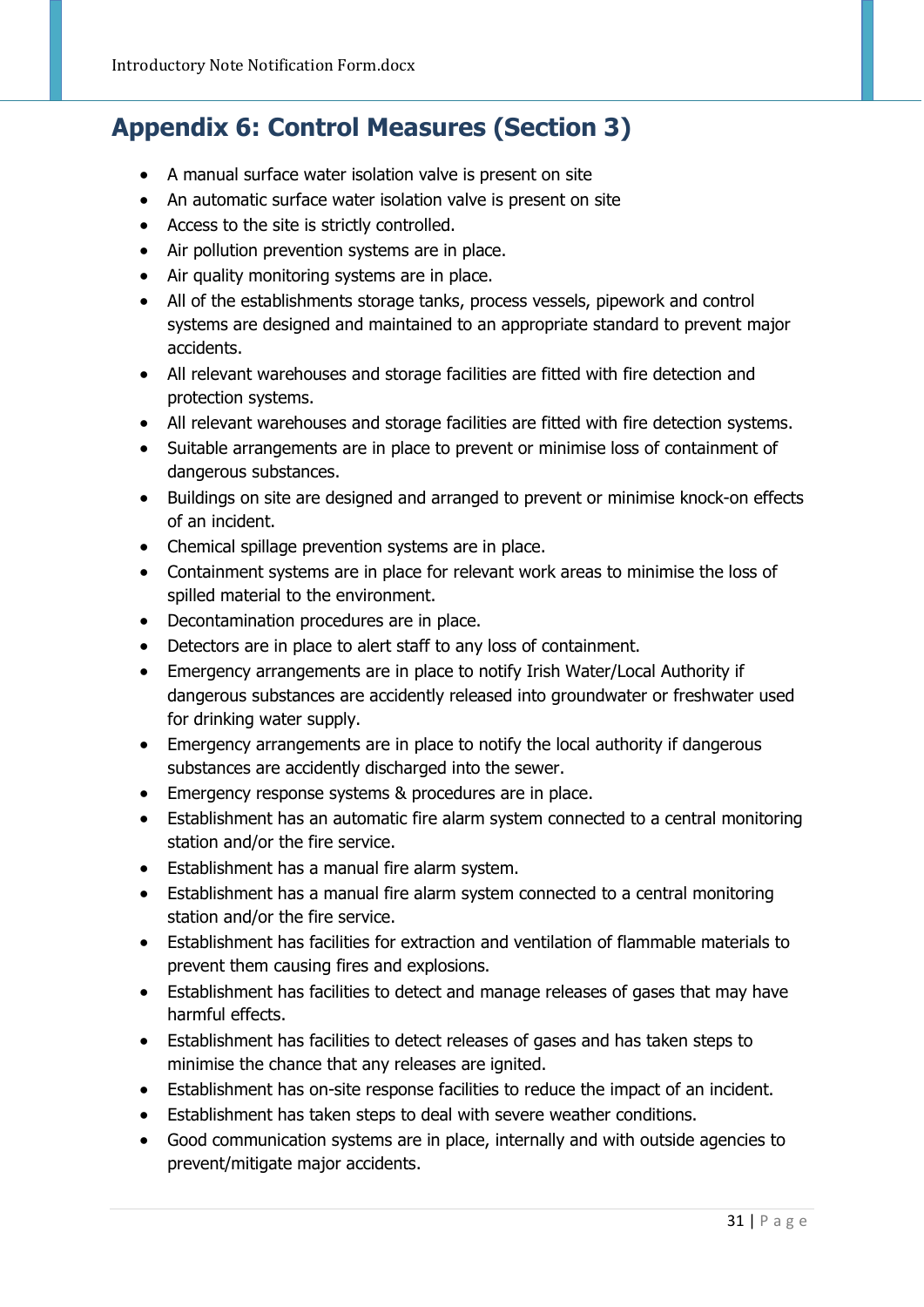- Incompatible materials are segregated and stored separately.
- Isolation procedures are in place to prevent or reduce the extent of an incident.
- Key operating units and storage facilities are fitted with automatic shutdown and isolation systems.
- Key operating units and storage facilities are fitted with fire detection systems.
- Key operating units and storage facilities are fitted with fire detection and suppressant systems.
- Key operating units and storage facilities are fitted with fire protection systems.
- Key operating units and storage facilities have containment systems in place to keep chemicals and firewater on-site.
- Overpressure prevention systems are in place as necessary.
- Procedures are in place to manage any changes at the site that could impact on health, safety and the environment.
- Procedures are in place to manage older processing plant and equipment.
- Procedures are in place to select, use and manage appropriate equipment.
- Procedures in place to identify and manage deviations from normal operating conditions.
- Potential ignition sources are eliminated in accordance with the ATEX Directive to protect against the ignition of flammable material.
- Traffic management arrangements are in place.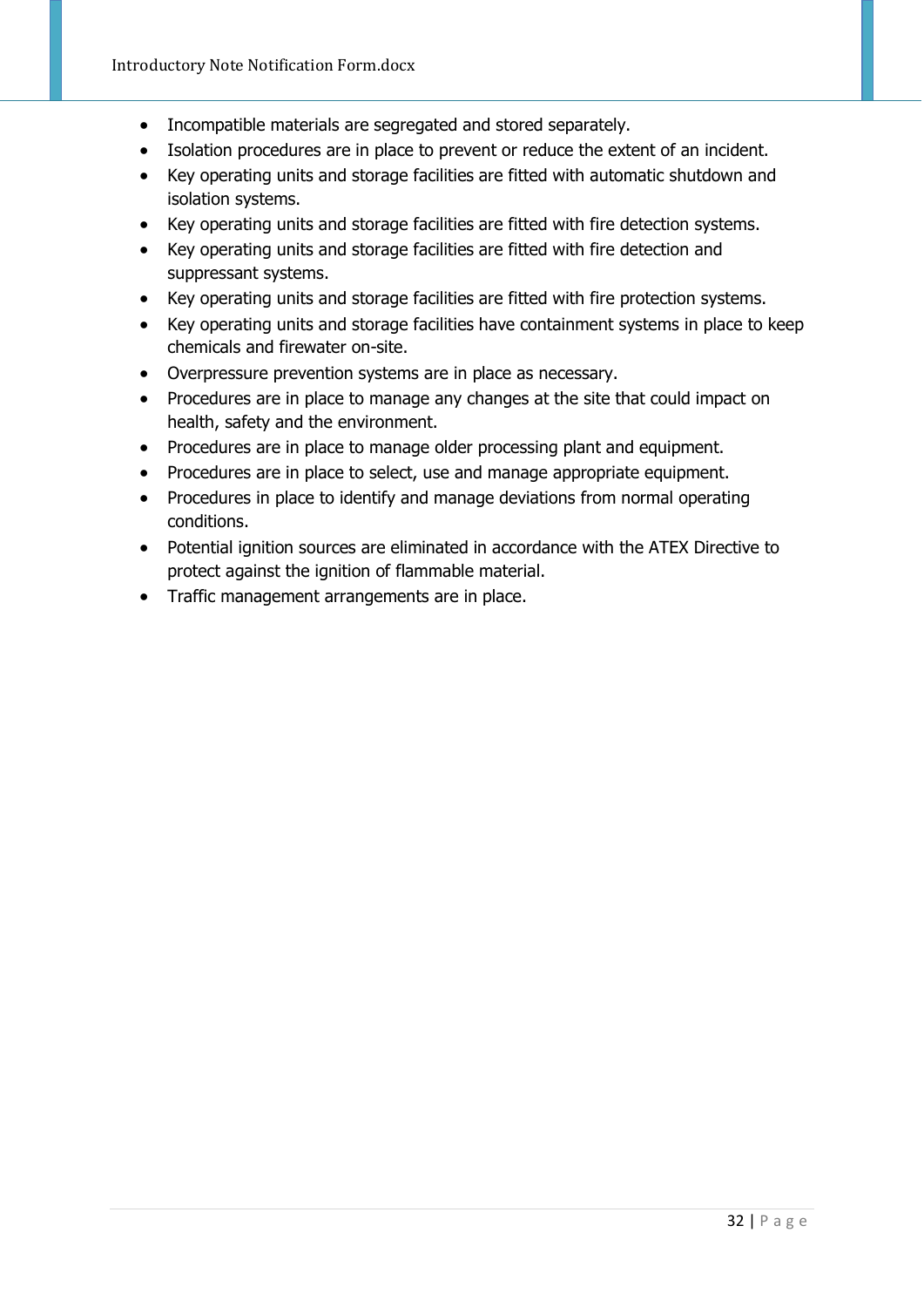## <span id="page-32-0"></span>**Appendix 7: Hazard sources for LUP (Section 4)**

For LUP 1, LUP 2 and LUP 3

- Fertiliser blending/storage
- Flammable storage in bulk CLP Categories 1 & 2
- Flammable storage in bulk CLP Category 3
- LPG/LNG installations
- Potable Spirit
- Toxic gas drum & cylinder store
- Toxic liquid stored in bulk tank
- Warehouse (chemical)

For LUP 4

• Other